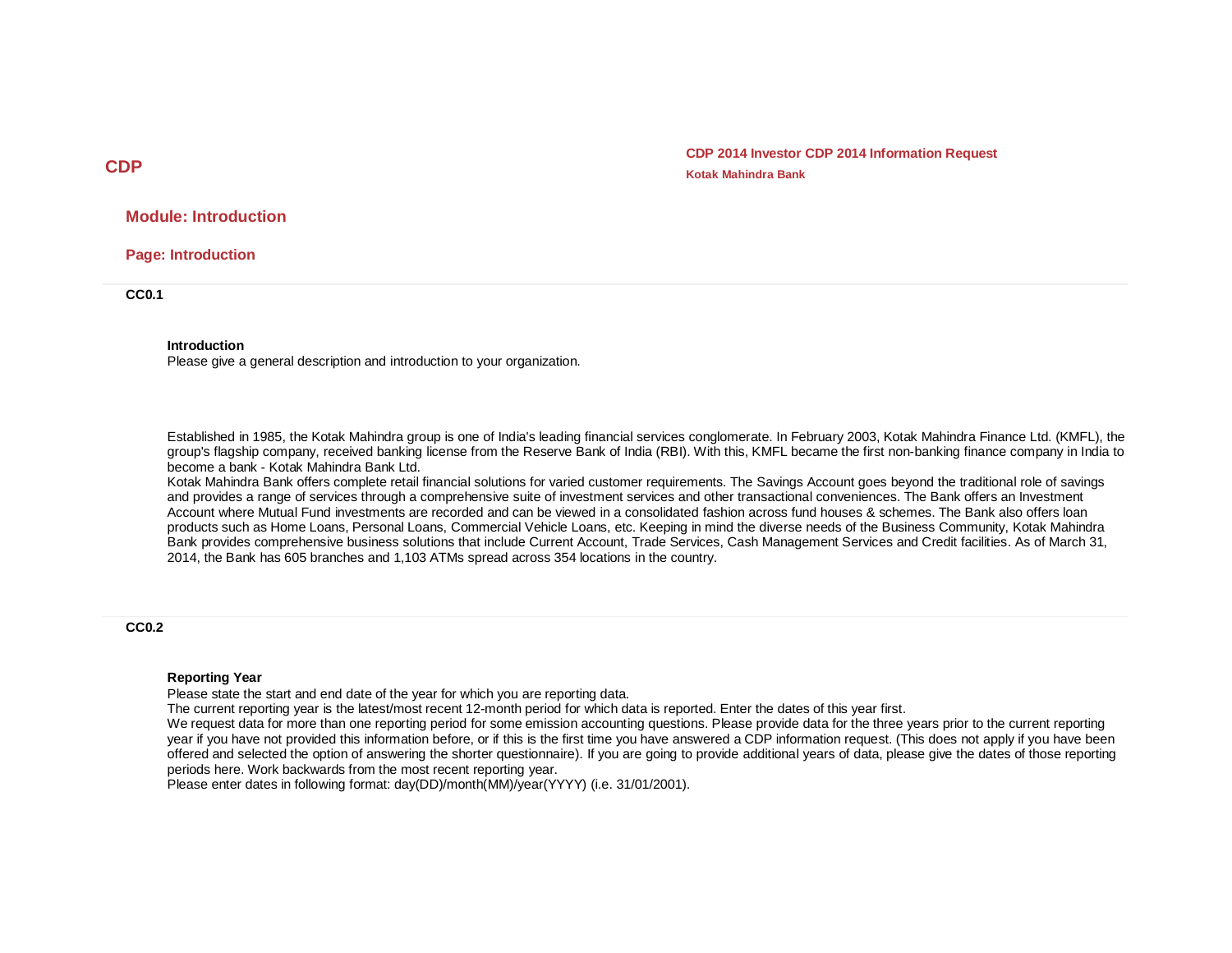**Enter Periods that will be disclosed**

Mon 01 Apr 2013 - Mon 31 Mar 2014

#### **CC0.3**

#### **Country list configuration**

Please select the countries for which you will be supplying data. This selection will be carried forward to assist you in completing your response.

**Select country**

India

## **CC0.4**

#### **Currency selection**

Please select the currency in which you would like to submit your response. All financial information contained in the response should be in this currency.

INR(Rp)

## **CC0.6**

#### **Modules**

As part of the request for information on behalf of investors, electric utilities, companies with electric utility activities or assets, companies in the automobile or auto component manufacture sectors, companies in the oil and gas industry, companies in the information technology and telecommunications sectors and companies in the food, beverage and tobacco sectors should complete supplementary questions in addition to the main questionnaire.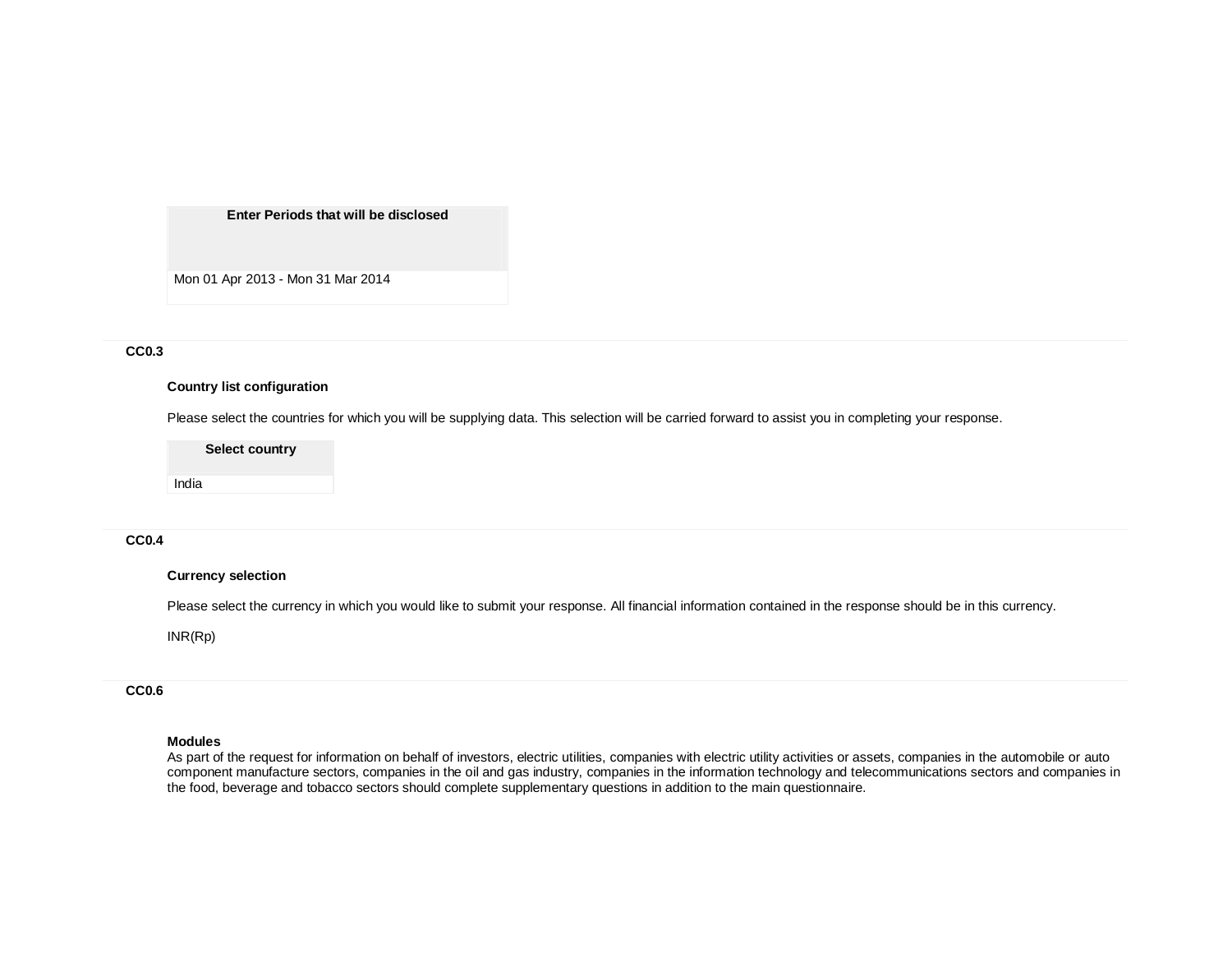If you are in these sectors (according to the Global Industry Classification Standard (GICS)), the corresponding sector modules will not appear below but will automatically appear in the navigation bar when you save this page. If you want to query your classification, please email respond@cdp.net. If you have not been presented with a sector module that you consider would be appropriate for your company to answer, please select the module below. If you wish to view the questions first, please see https://www.cdp.net/en-US/Programmes/Pages/More-questionnaires.aspx.

#### **Further Information**

## **Module: Management**

## **Page: CC1. Governance**

**CC1.1**

**Where is the highest level of direct responsibility for climate change within your organization?**

Individual/Sub-set of the Board or other committee appointed by the Board

## **CC1.1a**

### **Please identify the position of the individual or name of the committee with this responsibility**

Kotak Mahindra Bank Limited (KMBL) constituted a Business Responsibility Committee (BRC) which has been entrusted with the responsibility of overseeing the Bank's BR agenda – Environmental, Social and Governance including aspects of climate change. The committee comprises of four senior executives and is chaired by a whole time director. A senior executive has been appointed as Head of Business Responsibility, who reports to this Committee.

## **CC1.2**

**Do you provide incentives for the management of climate change issues, including the attainment of targets?**

No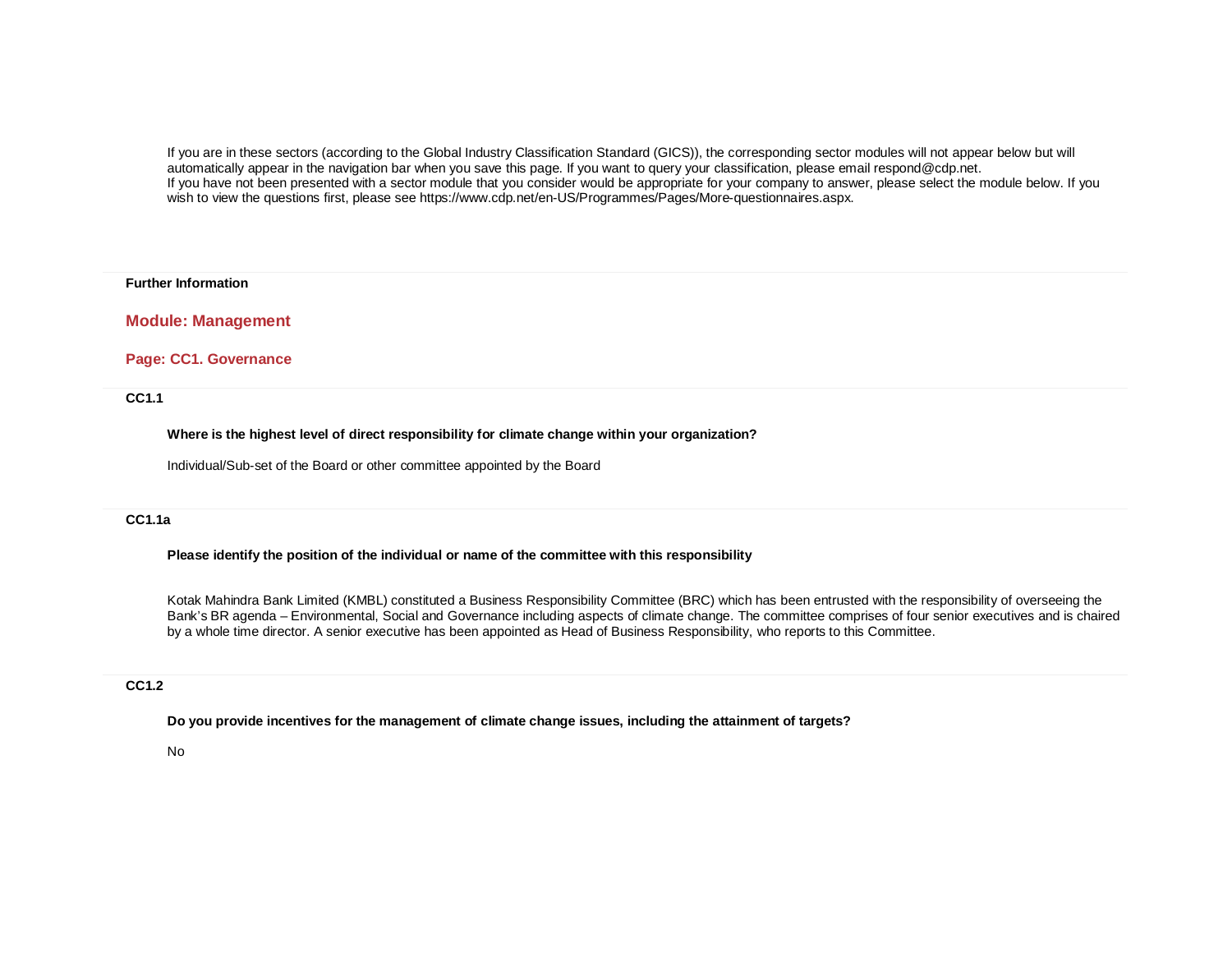### **CC1.2a**

**Please provide further details on the incentives provided for the management of climate change issues**

| Who is entitled to benefit from<br>these incentives? | The type of incentives | Incentivized performance indicator |
|------------------------------------------------------|------------------------|------------------------------------|
|                                                      |                        |                                    |

# **Further Information**

# **Page: CC2. Strategy**

**CC2.1**

**Please select the option that best describes your risk management procedures with regard to climate change risks and opportunities**

Integrated into multi-disciplinary company wide risk management processes

# **CC2.1a**

**Please provide further details on your risk management procedures with regard to climate change risks and opportunities**

| <b>Frequency of</b><br>monitoring    | To whom are results<br>reported                                              | Geographical areas<br>considered                                                                                         | How far into<br>the future<br>are risks<br>considered? | Comment                                                                                                                                                                                                                                                                     |
|--------------------------------------|------------------------------------------------------------------------------|--------------------------------------------------------------------------------------------------------------------------|--------------------------------------------------------|-----------------------------------------------------------------------------------------------------------------------------------------------------------------------------------------------------------------------------------------------------------------------------|
| Six-monthly or<br>more<br>frequently | Individual/Sub-set of<br>the Board or<br>committee appointed<br>by the Board | Our business operations are<br>primarily in India and we<br>consider all key locations of our<br>operations in India for | <b>Unknown</b>                                         | We consider the risks to our operations due to disasters and natural<br>calamities as part of our Operational Risk Management (ORM)<br>framework. These risks could also include risks posed due to natural<br>calamities like floods which can be linked to climate change |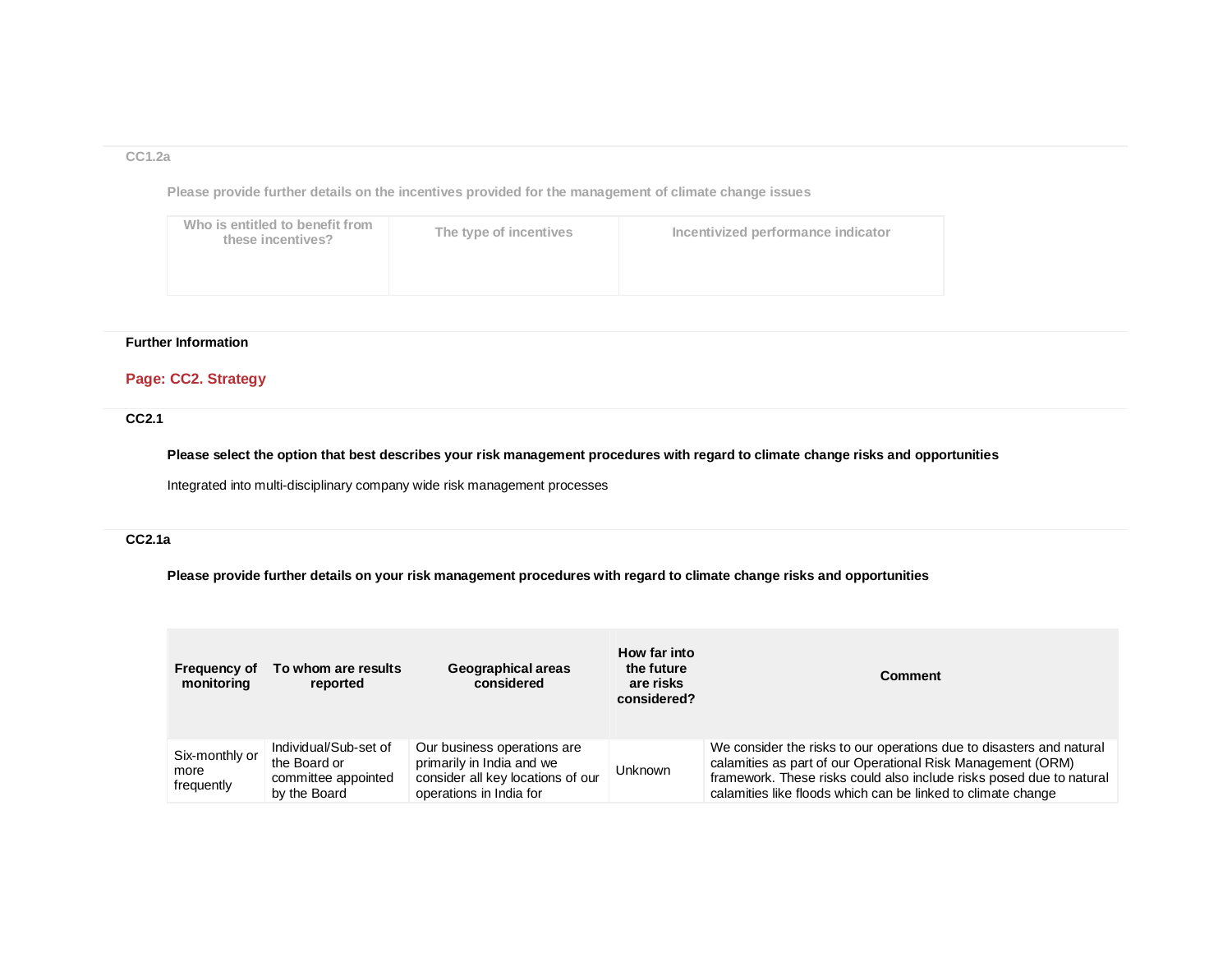| <b>Frequency of</b><br>monitoring | To whom are results<br>reported | Geographical areas<br>considered | How far into<br>the future<br>are risks<br>considered? | Comment                                                                                                                                                             |
|-----------------------------------|---------------------------------|----------------------------------|--------------------------------------------------------|---------------------------------------------------------------------------------------------------------------------------------------------------------------------|
|                                   |                                 | Operational Risk Management.     |                                                        | phenomenon. While ORM addresses part of climate change risks for<br>the Bank, we currently do not have a comprehensive climate change<br>risk management framework. |

#### **CC2.1b**

#### **Please describe how your risk and opportunity identification processes are applied at both company and asset level**

The Bank and the subsidiaries have well defined operational risk management objectives, strategies and governance structures. The Bank has a comprehensive ORM Framework that covers all activities and governance structure that helps manage operational risk effectively. Through implementation of the Operational Risk Framework and related policies, businesses are able to adopt a structured approach to identify, assess and monitor Operational Risk exposures, design appropriate mitigation strategies, and provide timely and effective reporting to Risk Committee & the Board. The Operational risk framework is supported by policies and processes that help business manage operational risk within approved tolerances, on behalf of its stakeholders. The Bank has put in place Disaster recovery and Business Continuity Plans (BCP) have been established for significant businesses to ensure continuity of operations and minimal disruption to customer services. Each business has classified their risks based on the Business Impact Analysis (BIA). The BIA shows the magnitude of an impact across various activities. These plans are periodically tested and reviewed to ensure their effectiveness to mitigate unforeseen risks arising out of disruptions, including disruptions like natural calamities which can be linked to climate change.

#### **CC2.1c**

#### **How do you prioritize the risks and opportunities identified?**

The risks are identified and prioritized based on Operational Risk Management framework that the Bank has adopted. Under this Operational Risk Management framework, each unit has classified their risks based on the Business Impact Analysis (BIA). The BIA shows the magnitude of an impact across various activities. There are 298 processes identified as critical for business continuity.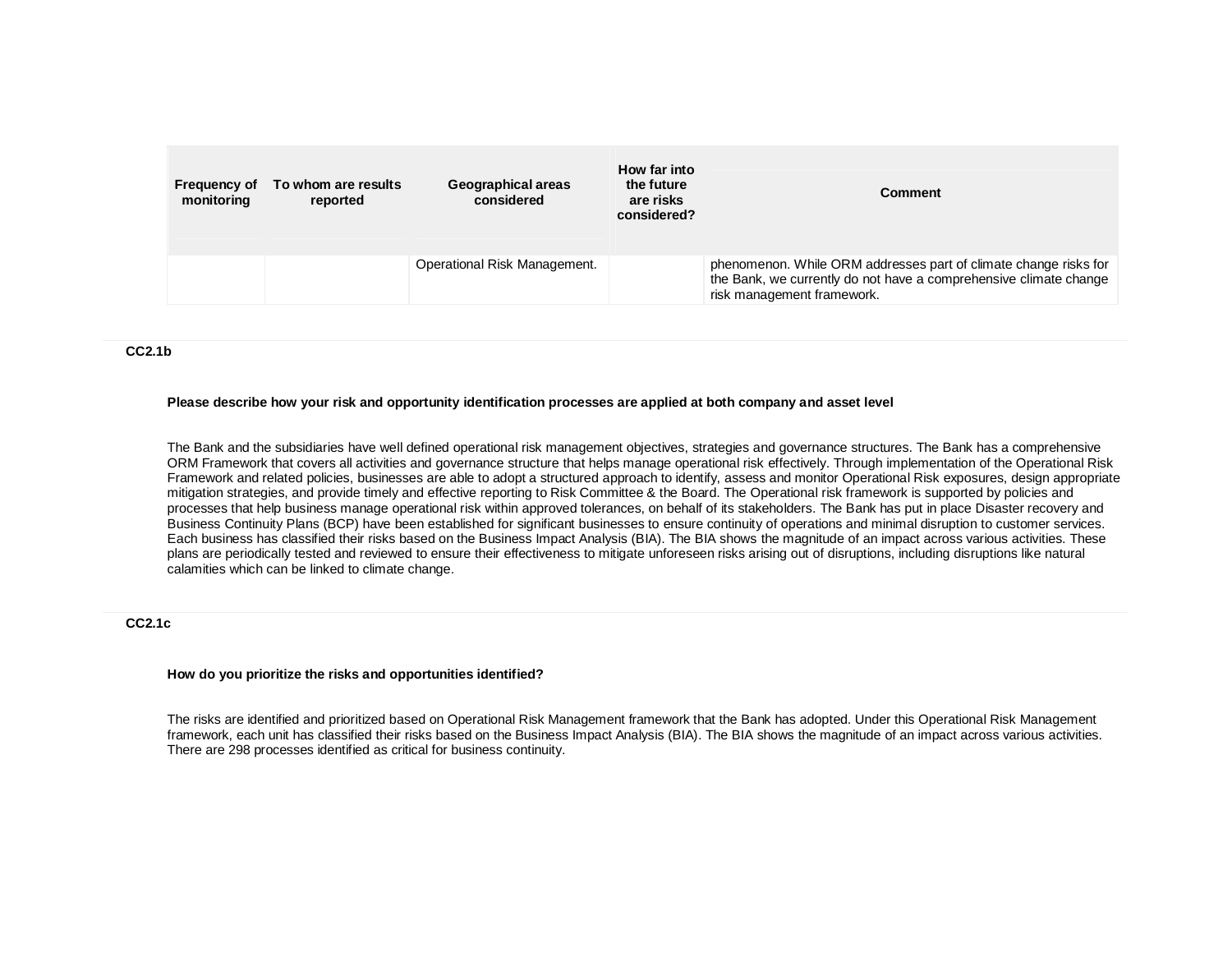#### **CC2.1d**

**Please explain why you do not have a process in place for assessing and managing risks and opportunities from climate change, and whether you plan to introduce such a process in future**

| Main reason for not having a process | Do you plan to introduce a process? | Comment |
|--------------------------------------|-------------------------------------|---------|
|--------------------------------------|-------------------------------------|---------|

## **CC2.2**

#### **Is climate change integrated into your business strategy?**

No

### **CC2.2a**

**Please describe the process of how climate change is integrated into your business strategy and any outcomes of this process**

#### **CC2.2b**

#### **Please explain why climate change is not integrated into your business strategy**

The Bank is yet to conduct comprehensive energy and carbon footprint to identify climate change specific risks and opportunities and integrate them with business strategy. However, the Bank continually strives to reduce its environmental load by optimizing resource (paper) consumption, adopting energy efficient technologies for infrastructure (green buildings, green data centres), leveraging technology (video conferencing) to reduce local and inter-city travel, educating customers to move to paperless transactions etc. These initiatives also indirectly help the Bank reduce its emissions intensity and contribute to environmental sustainability. Towards this endeavour, the Bank has formulated a Policy Statement for Environment to strategically guide its efforts towards environmental management. The Bank is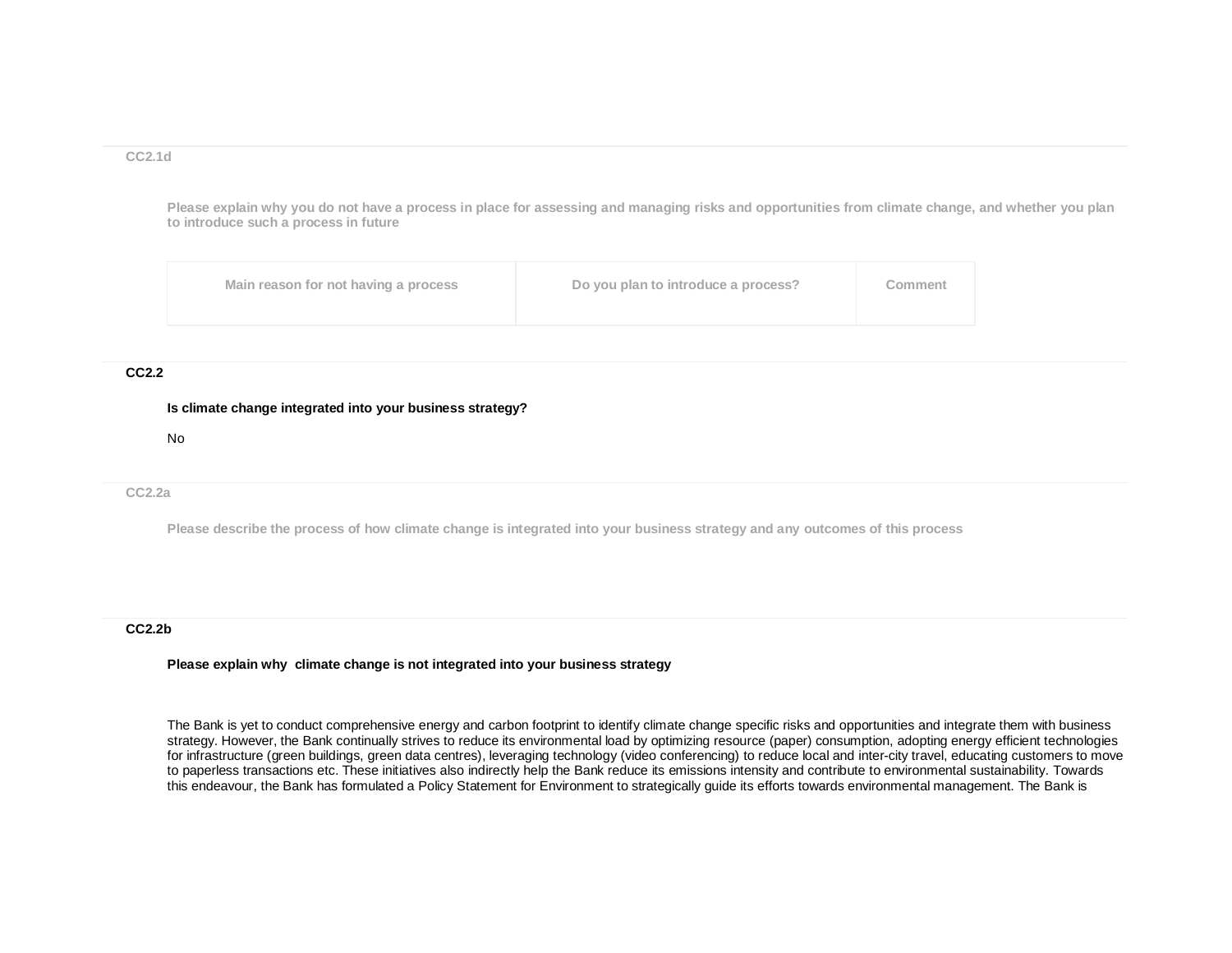committed to reduce energy consumption of some its high energy consuming areas like Data centres through introduction of various energy saving techniques on an ongoing basis. Water Based chillers, Server Virtualization, Desktop virtualization , Implementation of Cold Aisle Containment (separating cold and hot aisle in the Data Center) are some techniques that have helped the Bank in reducing energy consumption in Data Center, making it greener and highly energy efficient. The Bank has put in systems for Business Continuity and Disaster Recovery to ensure minimal disruption to business operations due natural calamities like floods. The Bank adheres to legal requirements and RBI guidance for its lending practices for certain activities which may have negative impact on environment and contribute to climate change. The Exclusion List includes activities such as commercial logging operations or the purchase of logging equipment for use in primary tropical moist forest and production or trade in ozone depleting substances subject to international phase out. The Bank has established additional environmental screening criteria for IFC lending activities. The Bank also has an exposure to renewable and clean energy projects which reduce the climate change impact.

### **CC2.3**

**Do you engage in activities that could either directly or indirectly influence public policy on climate change through any of the following? (tick all that apply)**

No

#### **CC2.3a**

**On what issues have you been engaging directly with policy makers?**

| Focus of legislation<br><b>Corporate Position</b><br>Details of engagement | <b>Proposed legislative solution</b> |
|----------------------------------------------------------------------------|--------------------------------------|
|----------------------------------------------------------------------------|--------------------------------------|

#### **CC2.3b**

**Are you on the Board of any trade associations or provide funding beyond membership?**

#### **CC2.3c**

**Please enter the details of those trade associations that are likely to take a position on climate change legislation**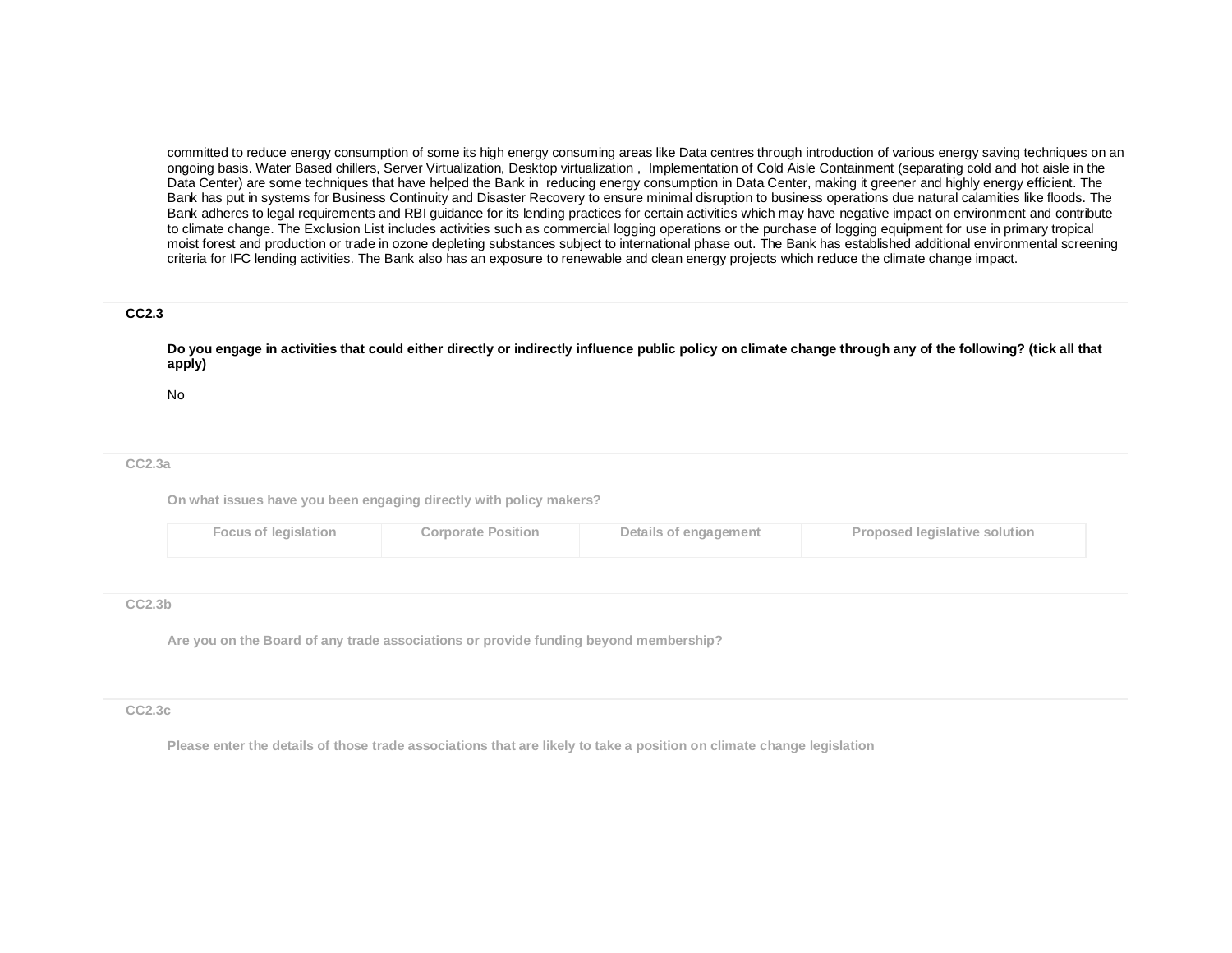| Trade association | Is your position on climate change | Please explain the trade | How have you, or are you attempting to, |
|-------------------|------------------------------------|--------------------------|-----------------------------------------|
|                   | consistent with theirs?            | association's position   | influence the position?                 |

## **CC2.3d**

**Do you publically disclose a list of all the research organizations that you fund?**

### **CC2.3e**

**Do you fund any research organizations to produce or disseminate public work on climate change?**

#### **CC2.3f**

**Please describe the work and how it aligns with your own strategy on climate change**

# **CC2.3g**

**Please provide details of the other engagement activities that you undertake**

#### **CC2.3h**

**What processes do you have in place to ensure that all of your direct and indirect activities that influence policy are consistent with your overall climate change strategy?**

## **CC2.3i**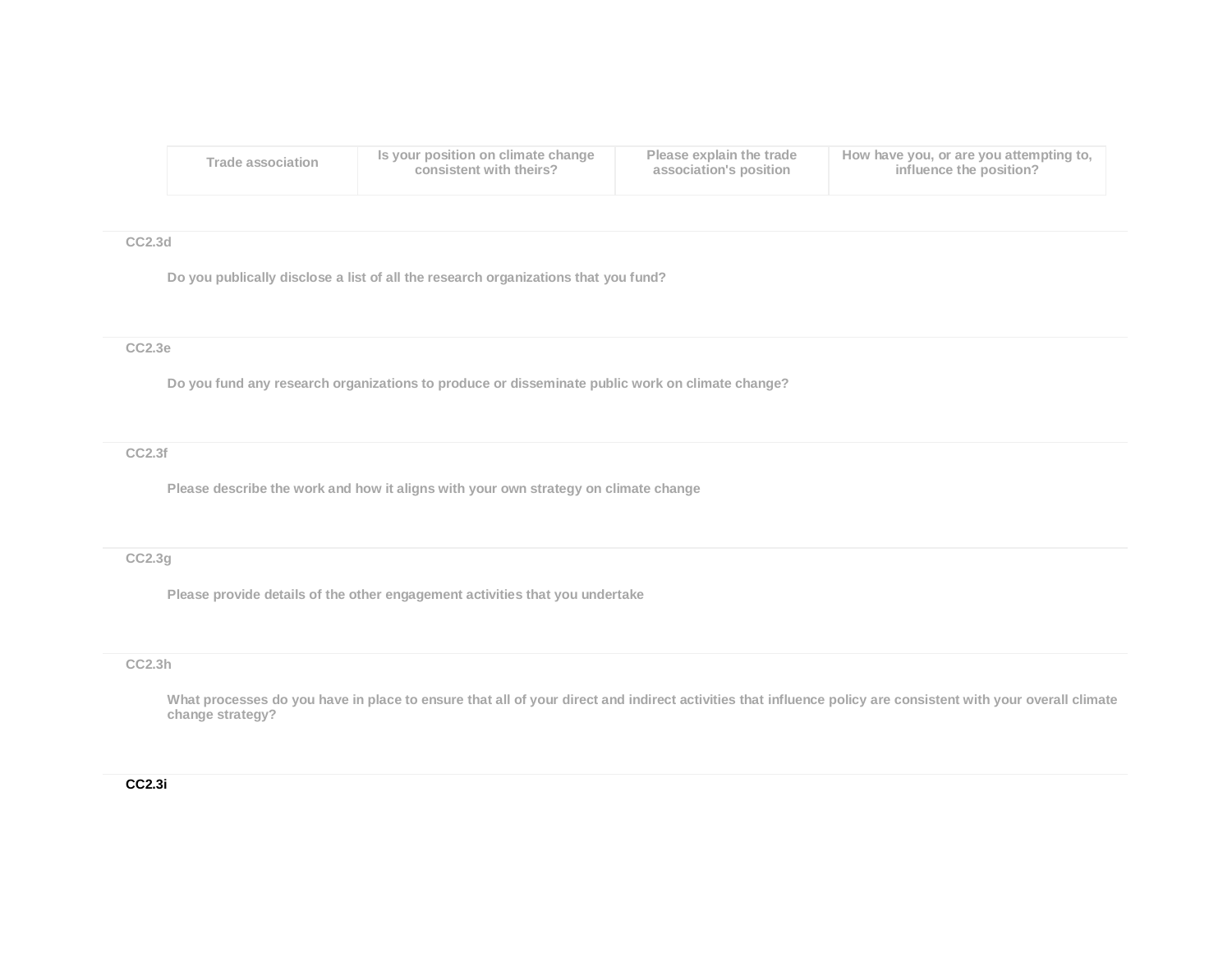## **Please explain why you do not engage with policy makers**

The Bank directly does not engage with the policy makers on climate change. However, the Bank is part of various industry trade associations and supports industry level climate change initiatives and thought leaderships produced by these industry trade associations from time to time.

## **Further Information**

## **Page: CC3. Targets and Initiatives**

### **CC3.1**

**Did you have an emissions reduction target that was active (ongoing or reached completion) in the reporting year?**

#### No

**CC3.1a**

**Please provide details of your absolute target**

| ID | Scope | $%$ of<br>emissions in<br>scope | % reduction from<br>base year | Base year | Base year<br>emissions<br>(metric tonnes<br>CO <sub>2</sub> e) | Target year | Comment |
|----|-------|---------------------------------|-------------------------------|-----------|----------------------------------------------------------------|-------------|---------|
|----|-------|---------------------------------|-------------------------------|-----------|----------------------------------------------------------------|-------------|---------|

#### **CC3.1b**

**Please provide details of your intensity target**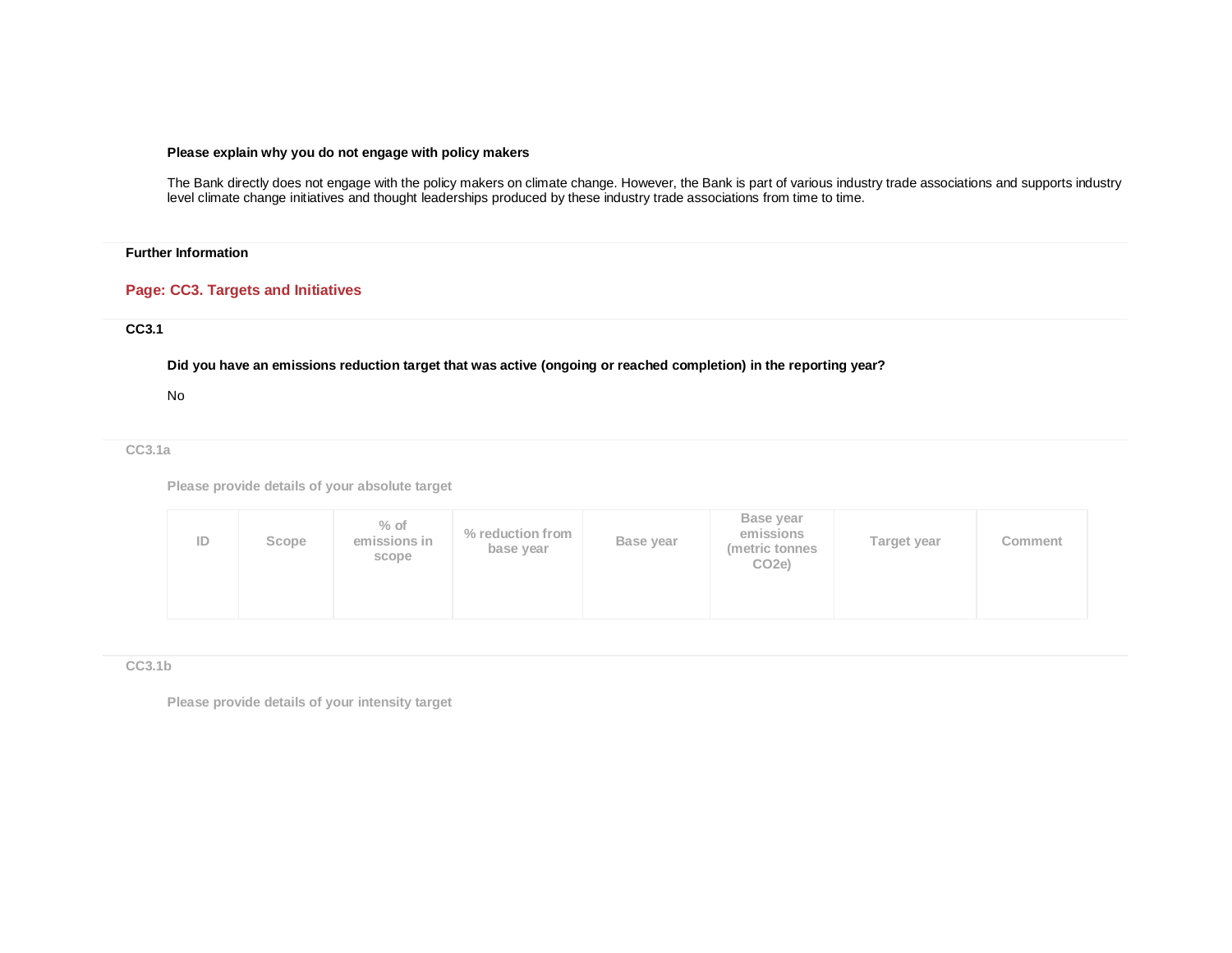| ID | Scope | $%$ of<br>emissions in<br>scope | % reduction<br>from base year | <b>Metric</b> | Base year | Normalized base<br>year emissions | Target year | Comment |
|----|-------|---------------------------------|-------------------------------|---------------|-----------|-----------------------------------|-------------|---------|
|    |       |                                 |                               |               |           |                                   |             |         |

#### **CC3.1c**

**Please also indicate what change in absolute emissions this intensity target reflects**

| Direction of change anticipated in<br>% change anticipated<br>Direction of change anticipated in<br>% change anticipated<br>ID<br>absolute Scope 1+2 emissions at<br>in absolute Scope 1+2<br>absolute Scope 3 emissions at target<br>in absolute Scope 3<br>target completion?<br>completion?<br>emissions<br>emissions | Comment |
|--------------------------------------------------------------------------------------------------------------------------------------------------------------------------------------------------------------------------------------------------------------------------------------------------------------------------|---------|
|--------------------------------------------------------------------------------------------------------------------------------------------------------------------------------------------------------------------------------------------------------------------------------------------------------------------------|---------|

### **CC3.1d**

**For all of your targets, please provide details on the progress made in the reporting year**

| ïD. | % complete (time) | % complete (emissions) | Comment |
|-----|-------------------|------------------------|---------|
|     |                   |                        |         |
|     |                   |                        |         |

# **CC3.1e**

**Please explain (i) why you do not have a target; and (ii) forecast how your emissions will change over the next five years**

The Bank is yet to establish comprehensive company-wide energy and carbon footprint and will assess for suitable targets to be adopted. The Bank has plans to increase its footprint from 605 branches as on 31.03.2014 to over 1,000 branches in the next three years and the emissions are estimated to increase accordingly. However, it is always the endeavour of the Bank to have energy efficient operations leading to lower emissions intensity.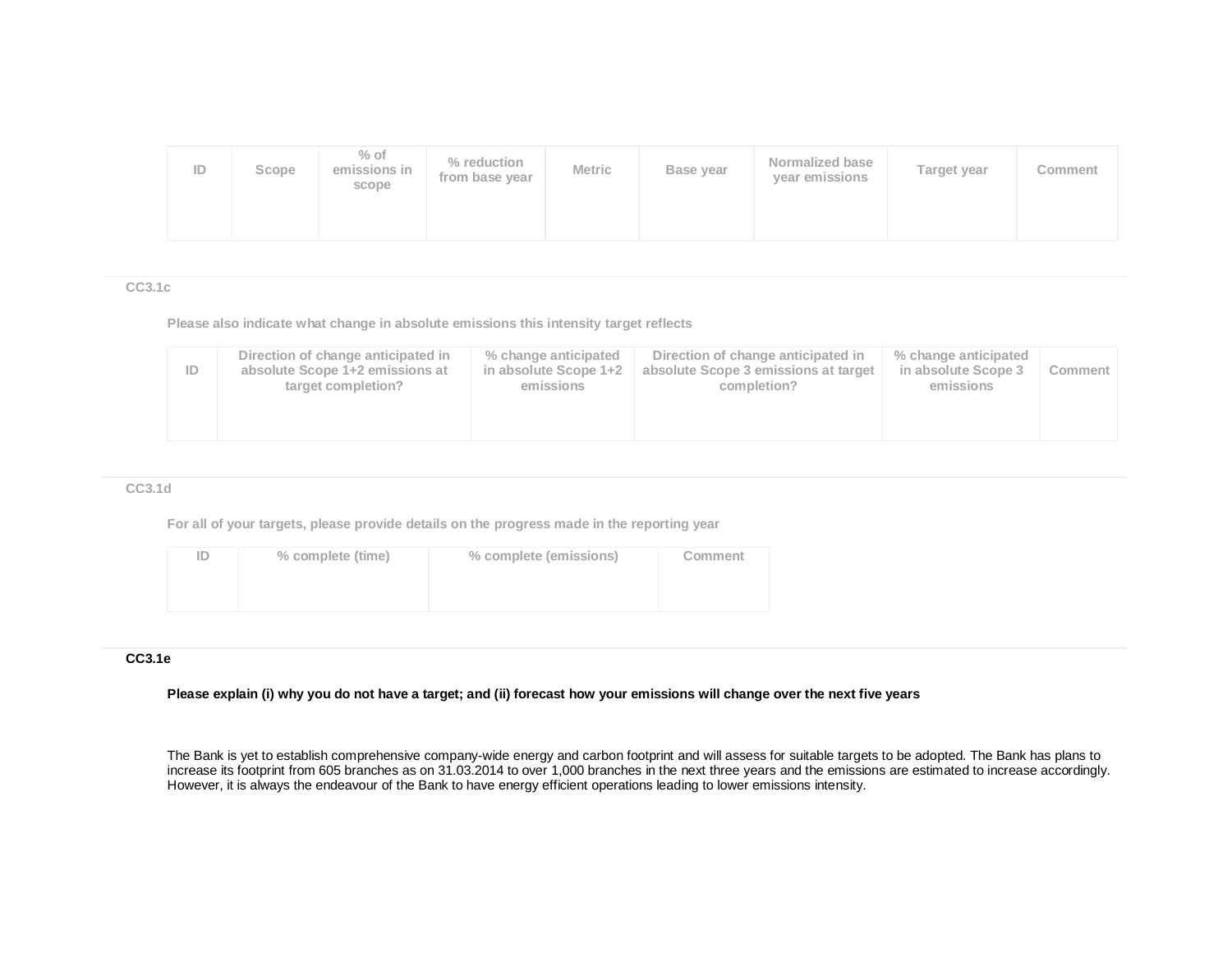#### **CC3.2**

**Does the use of your goods and/or services directly enable GHG emissions to be avoided by a third party?**

#### No

## **CC3.2a**

**Please provide details of how the use of your goods and/or services directly enable GHG emissions to be avoided by a third party**

# **CC3.3**

**Did you have emissions reduction initiatives that were active within the reporting year (this can include those in the planning and implementation phases)**

No

## **CC3.3a**

**Please identify the total number of projects at each stage of development, and for those in the implementation stages, the estimated CO2e savings**

| Number of projects   | Total estimated annual CO2e savings in metric tonnes |
|----------------------|------------------------------------------------------|
| Stage of development | CO <sub>2</sub> e (only for rows marked *)           |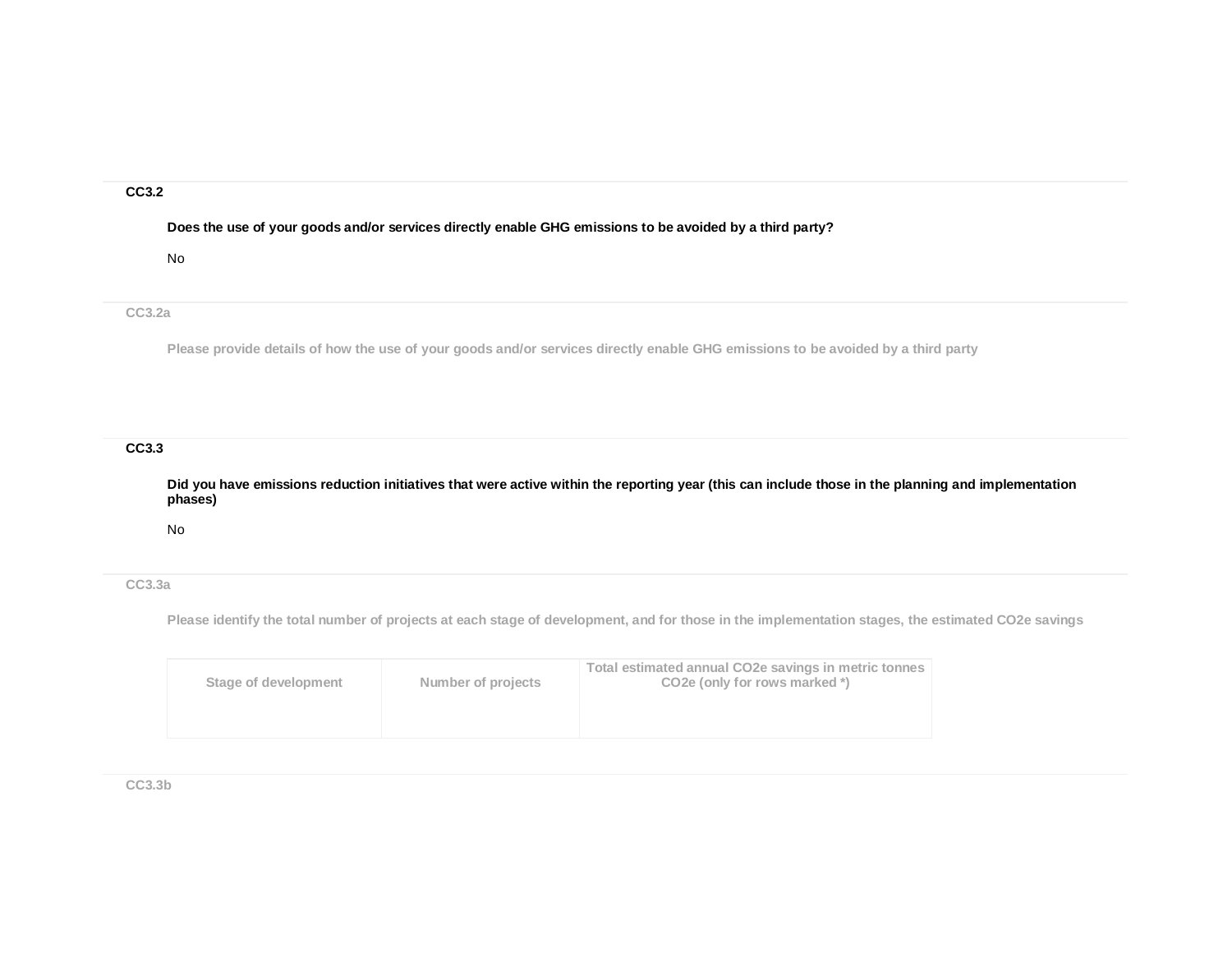**For those initiatives implemented in the reporting year, please provide details in the table below**

| Activity<br>type | Description of<br>activity | <b>Estimated annual</b><br>CO <sub>2</sub> e savings<br>(metric tonnes)<br>CO2e) | Annual monetary<br>savings (unit currency<br>- as specified in CC0.4) | Investment required<br>(unit currency - as<br>specified in CC0.4) | Payback<br>period | <b>Estimated</b><br>lifetime of the<br>initiative, years | Comment |  |
|------------------|----------------------------|----------------------------------------------------------------------------------|-----------------------------------------------------------------------|-------------------------------------------------------------------|-------------------|----------------------------------------------------------|---------|--|
|------------------|----------------------------|----------------------------------------------------------------------------------|-----------------------------------------------------------------------|-------------------------------------------------------------------|-------------------|----------------------------------------------------------|---------|--|

#### **CC3.3c**

**What methods do you use to drive investment in emissions reduction activities?**

**Method Comment**

## **CC3.3d**

**If you do not have any emissions reduction initiatives, please explain why not**

The Bank takes various initiatives like optimizing resource (paper) consumption, adopting energy efficient technologies for infrastructure (green buildings, green data centres), leveraging technology (video conferencing) to reduce local and inter-city travel, educating customers to move to paperless transactions etc. These initiatives also indirectly help the Bank reduce its emissions intensity and contribute to environmental sustainability. Towards this endeavour, the Bank has formulated a Policy Statement for Environment to strategically guide its efforts towards environmental management. The Bank is committed to reduce energy consumption of some its high energy consuming areas like Data centres through introduction of various energy saving techniques on an ongoing basis. Water Based chillers, Server Virtualization, Desktop virtualization , Implementation of Cold Aisle Containment (separating cold and hot aisle in the Data Center) are some techniques that have helped the Bank in reducing energy consumption in Data Center, making it greener and highly energy efficient. The Bank is yet to conduct comprehensive Carbon Footprint which will enable the Bank to report emission reduction initiatives in coming years.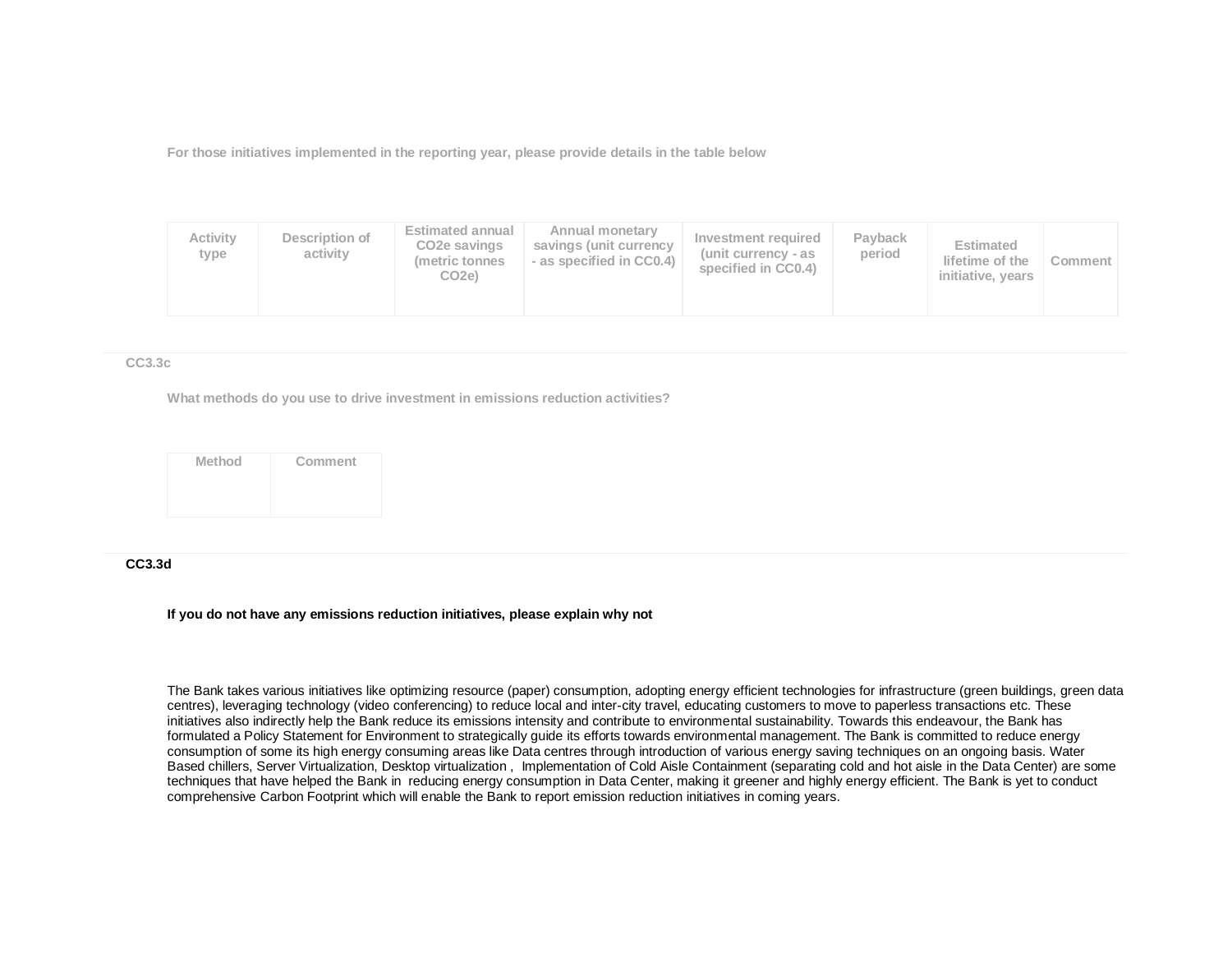#### **Further Information**

## **Page: CC4. Communication**

## **CC4.1**

**Have you published information about your organization's response to climate change and GHG emissions performance for this reporting year in places other than in your CDP response? If so, please attach the publication(s)**

| <b>Publication</b>                            | <b>Page/Section</b><br>reference | Attach the document                                                                                                           |
|-----------------------------------------------|----------------------------------|-------------------------------------------------------------------------------------------------------------------------------|
| In mainstream financial reports<br>(complete) | 116-117                          | https://www.cdp.net/sites/2014/95/10295/Investor CDP 2014/Shared<br>Documents/Attachments/CC4.1/KMB Annual Report FY13-14.pdf |

#### **Further Information**

# **Module: Risks and Opportunities**

# **Page: CC5. Climate Change Risks**

## **CC5.1**

**Have you identified any climate change risks that have the potential to generate a substantive change in your business operations, revenue or expenditure? Tick all that apply**

Risks driven by changes in regulation Risks driven by changes in physical climate parameters Risks driven by changes in other climate-related developments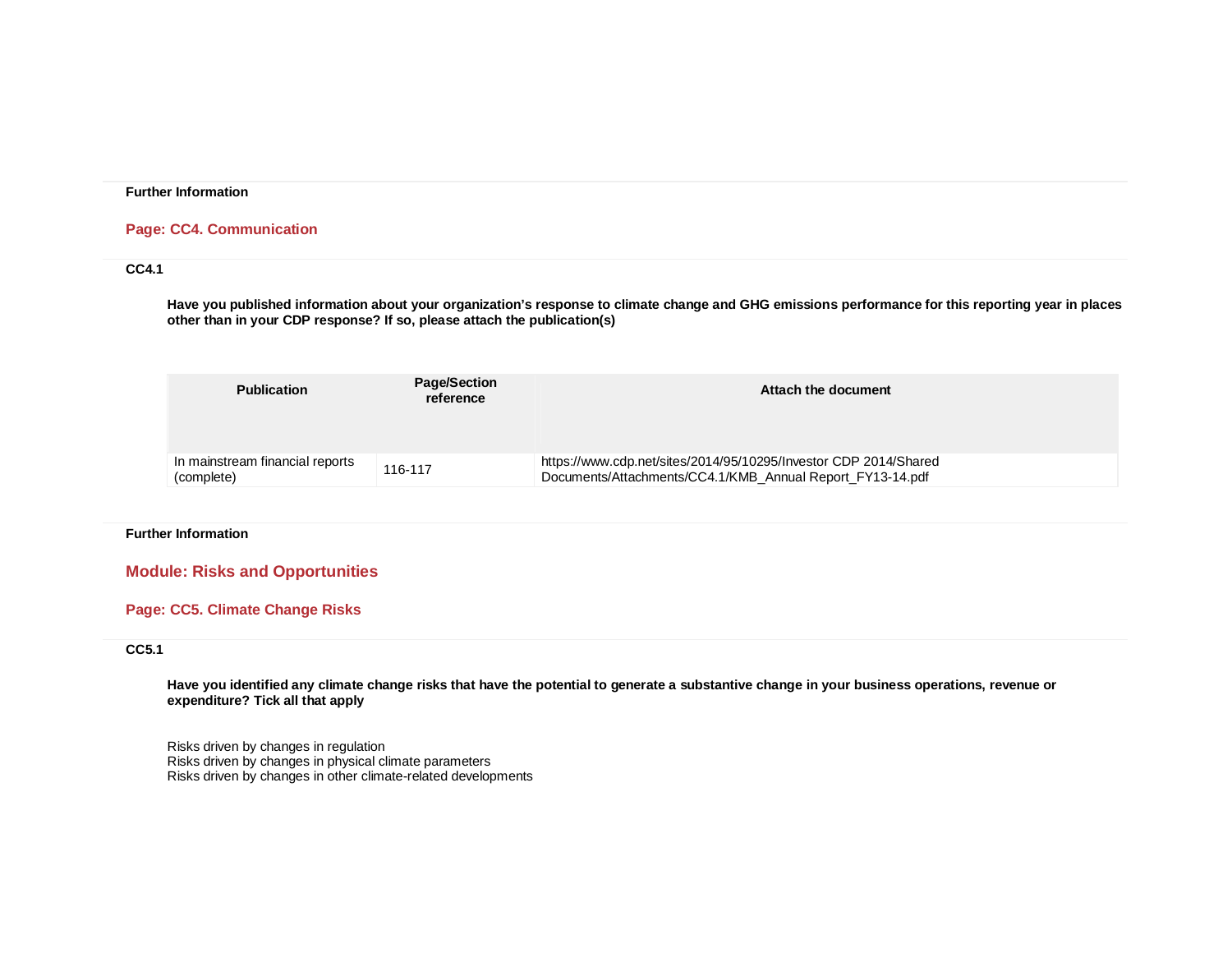# **CC5.1a**

**Please describe your risks driven by changes in regulation**

| <b>Risk driver</b>                      | <b>Description</b>                                                                                                                                                                                                                                                                                                                                                                                                                    | <b>Potential</b><br>impact       | <b>Timeframe</b>    | Direct/<br><b>Indirect</b> | Likelihood | <b>Magnitude</b><br>of impact | <b>Estimated</b><br>financial<br>implications                                                                                                                                       | <b>Management</b><br>method                                                                                                                                                                               | Cost of<br>management                                                                     |
|-----------------------------------------|---------------------------------------------------------------------------------------------------------------------------------------------------------------------------------------------------------------------------------------------------------------------------------------------------------------------------------------------------------------------------------------------------------------------------------------|----------------------------------|---------------------|----------------------------|------------|-------------------------------|-------------------------------------------------------------------------------------------------------------------------------------------------------------------------------------|-----------------------------------------------------------------------------------------------------------------------------------------------------------------------------------------------------------|-------------------------------------------------------------------------------------------|
| Emission<br>reporting<br>obligations    | While emissions<br>reporting is<br>currently not a<br>mandatory<br>obligation in India,<br>the expected<br>international climate<br>change agreements<br>in 2015 and<br>voluntary<br>commitment of<br>India to reduce<br>GHG emissions<br>intensity by 20% by<br>2020 may result<br>into some form of<br>voluntary or<br>mandatory<br>emissions<br>disclosure in India,<br>also extending to<br>financial institutions<br>like Banks. | Increased<br>operational<br>cost | $3$ to $6$<br>years | <b>Direct</b>              | Likely     | Medium                        | The financial<br>implications<br>will be primarily<br>related to<br>setting up<br>monitoring,<br>reporting and<br>verification<br>(MRV)<br>mechanism for<br>emissions<br>reporting. | The Bank is taking<br>proactive measures<br>to voluntarily report<br>on emissions and is<br>exploring<br>possibilities to<br>establish a<br>comprehensive<br>MRV mechanism<br>for emissions<br>reporting. | The Bank has not<br>vet estimated<br>cost of<br>management for<br>emissions<br>reporting. |
| Fuel/energy<br>taxes and<br>regulations | The rising energy<br>security issues<br>related to<br>availability and                                                                                                                                                                                                                                                                                                                                                                | Increased<br>operational<br>cost | 1 to $3$<br>years   | <b>Direct</b>              | Likely     | Medium-<br>high               | The financial<br>implications<br>will be primarily<br>related to                                                                                                                    | The Bank has taken<br>various energy<br>efficiency measures<br>to reduce its energy                                                                                                                       | The Bank takes<br>various efficiency<br>improvement<br>projects and cost                  |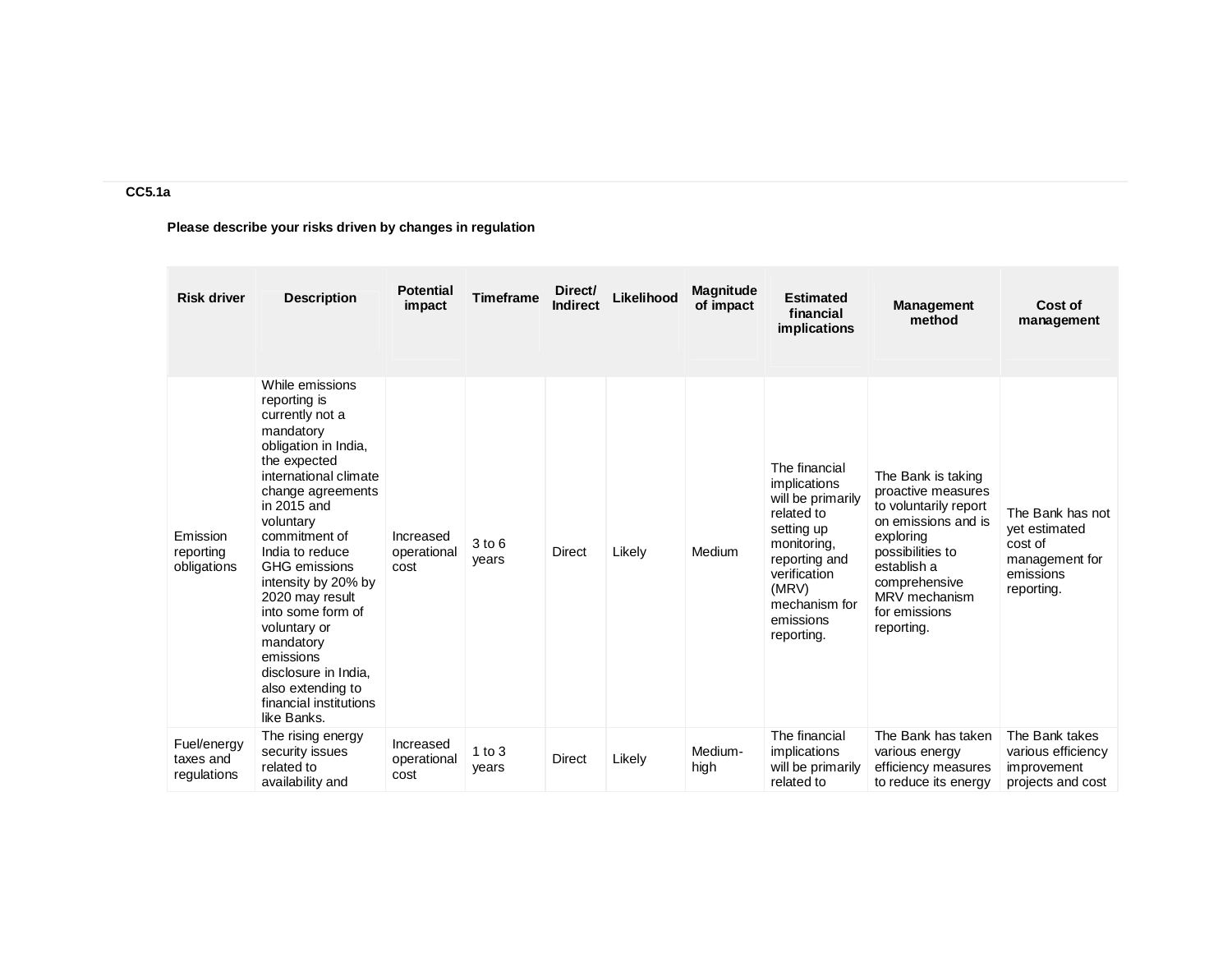| <b>Risk driver</b>          | <b>Description</b>                                                                                                                                                                                                                                                                                                                                       | <b>Potential</b><br>impact       | <b>Timeframe</b> | Direct/<br><b>Indirect</b> | Likelihood | <b>Magnitude</b><br>of impact | <b>Estimated</b><br>financial<br><i>implications</i>                                                                                                                                | <b>Management</b><br>method                                                                                                                                                                                                                                      | Cost of<br>management                                                                                                                                                                                               |
|-----------------------------|----------------------------------------------------------------------------------------------------------------------------------------------------------------------------------------------------------------------------------------------------------------------------------------------------------------------------------------------------------|----------------------------------|------------------|----------------------------|------------|-------------------------------|-------------------------------------------------------------------------------------------------------------------------------------------------------------------------------------|------------------------------------------------------------------------------------------------------------------------------------------------------------------------------------------------------------------------------------------------------------------|---------------------------------------------------------------------------------------------------------------------------------------------------------------------------------------------------------------------|
|                             | affordability of fuels<br>like coal, natural<br>gas and diesel may<br>lead to additional<br>taxes and<br>regulations on fuels<br>and energy. This<br>may have an<br>impact on<br>operational costs of<br>the Bank.                                                                                                                                       |                                  |                  |                            |            |                               | increased<br>operational<br>costs for<br>procuring fuel<br>and energy for<br>Bank's<br>operations                                                                                   | intensity in primary<br>areas of energy<br>consumption like<br>Data Centres, air<br>conditioning and<br>lighting. The Bank's<br>new corporate office<br>in Bandra Kurla<br>Complex in Mumbai<br>is a green building<br>pre-certified for<br>LEED 'Silver' rating | of management<br>is related to<br>capital<br>expenditure<br>projects for<br>energy efficiency,<br>retrofitting costs<br>for lighting and<br>operational costs<br>for maintaining<br>green building<br>efficiencies. |
| International<br>agreements | The recently<br>climate talks<br>concluded in<br>Warsaw aim to<br>create an<br>internationally<br>binding climate<br>change agreement<br>in 2015. The<br>agreements may<br>lead to domestic<br>actions on<br>emissions<br>reductions by<br>various industries.<br>pushing key carbon<br>intensive sectors to<br>take-up emissions<br>reduction projects. | Increased<br>operational<br>cost | 3 to 6<br>years  | Direct                     | Likely     | Medium                        | The financial<br>implications<br>will be primarily<br>related to<br>setting up<br>monitoring,<br>reporting and<br>verification<br>(MRV)<br>mechanism for<br>emissions<br>reporting. | The Bank is taking<br>proactive measures<br>to voluntarily report<br>on emissions and is<br>exploring<br>possibilities to<br>establish a<br>comprehensive<br>MRV mechanism<br>for emissions<br>reporting.                                                        | The Bank has not<br>vet estimated<br>cost of<br>management for<br>emissions<br>reporting.                                                                                                                           |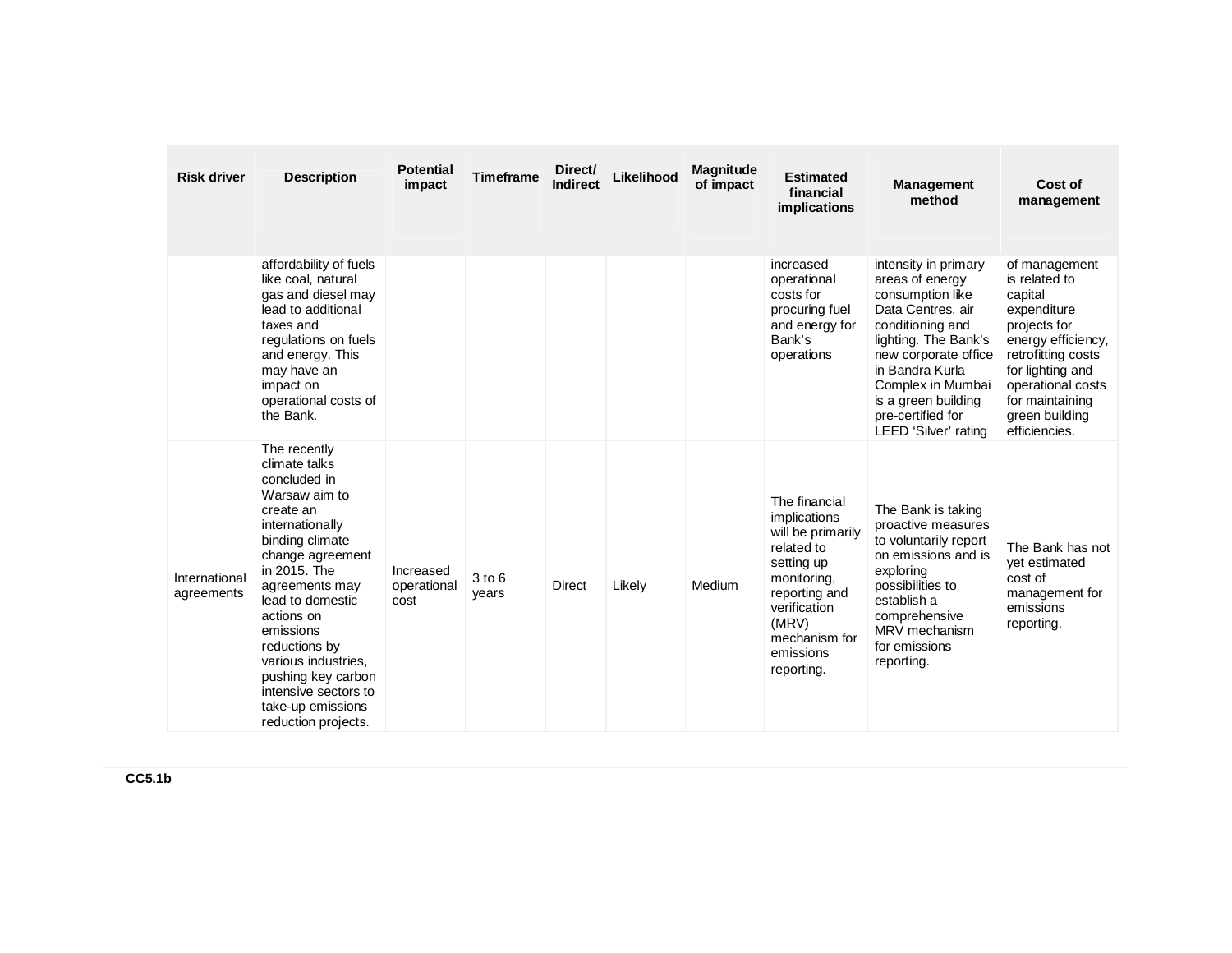|  |  |  | Please describe your risks that are driven by change in physical climate parameters |  |
|--|--|--|-------------------------------------------------------------------------------------|--|
|--|--|--|-------------------------------------------------------------------------------------|--|

| <b>Risk driver</b>                                     | <b>Description</b>                                                                                                                                                                                                                                            | <b>Potential</b><br>impact              | Timeframe      | Direct/<br><b>Indirect</b> | Likelihood | <b>Magnitude</b><br>of impact | <b>Estimated</b><br>financial<br>implications                                                                                                                                                                   | <b>Management</b><br>method                                                                                                                                                          | Cost of<br>management                                      |
|--------------------------------------------------------|---------------------------------------------------------------------------------------------------------------------------------------------------------------------------------------------------------------------------------------------------------------|-----------------------------------------|----------------|----------------------------|------------|-------------------------------|-----------------------------------------------------------------------------------------------------------------------------------------------------------------------------------------------------------------|--------------------------------------------------------------------------------------------------------------------------------------------------------------------------------------|------------------------------------------------------------|
| Change in<br>precipitation<br>extremes<br>and droughts | The change in<br>precipitation<br>extremes and<br>droughts may<br>adversely impact<br>sectors like<br>agriculture and<br>healthcare. The<br>Bank is vulnerable<br>to increased credit<br>risk due to its<br>exposure to<br>agriculture and<br>allied sectors. | Reduced<br>demand for<br>goods/services | <b>Unknown</b> | Direct                     | Likely     | Medium-<br>high               | The financial<br>implications could<br>be related to<br>increased<br>delinguency ratio<br>of Bank's<br>agriculture and<br>allied sector<br>loans and loss for<br>business<br>opportunities in<br>these sectors. | The Bank<br>continually<br>assesses its<br>credit portfolio to<br>understand the<br>credit risk but<br>currently there is<br>no risk<br>assessment<br>specific to climate<br>change. | The costs of<br>management<br>currently not<br>identified. |

# **CC5.1c**

**Please describe your risks that are driven by changes in other climate-related developments**

| <b>Risk</b><br>driver | <b>Description</b>                                                                                                                                               | <b>Potential</b><br>impact              | <b>Timeframe</b>  | Direct/<br>Indirect | Likelihood | <b>Magnitude</b><br>of impact | <b>Estimated</b><br><b>Financial</b><br><b>Implications</b>                                                                   | <b>Management</b><br>method                                                                                    | Cost of<br>management                                                                                            |
|-----------------------|------------------------------------------------------------------------------------------------------------------------------------------------------------------|-----------------------------------------|-------------------|---------------------|------------|-------------------------------|-------------------------------------------------------------------------------------------------------------------------------|----------------------------------------------------------------------------------------------------------------|------------------------------------------------------------------------------------------------------------------|
| Reputation            | As a leading Bank in<br>India, the Bank's is<br>subject reputational<br>risks arising from its<br>non-commitment to<br>the cause of climate<br>change mitigation | Reduction<br>in capital<br>availability | 1 to $3$<br>years | <b>Direct</b>       | Likely     | Medium-<br>high               | The financial<br>implications could<br>be related to<br>diminished brand<br>value and low<br>confidence of<br>environmentally | The Bank has<br>adopted Policy<br>Statement on<br>Environment to<br>express its<br>commitment<br>towards sound | The cost<br>management<br>includes costs<br>associated with<br>monitoring and<br>reporting on<br><b>Business</b> |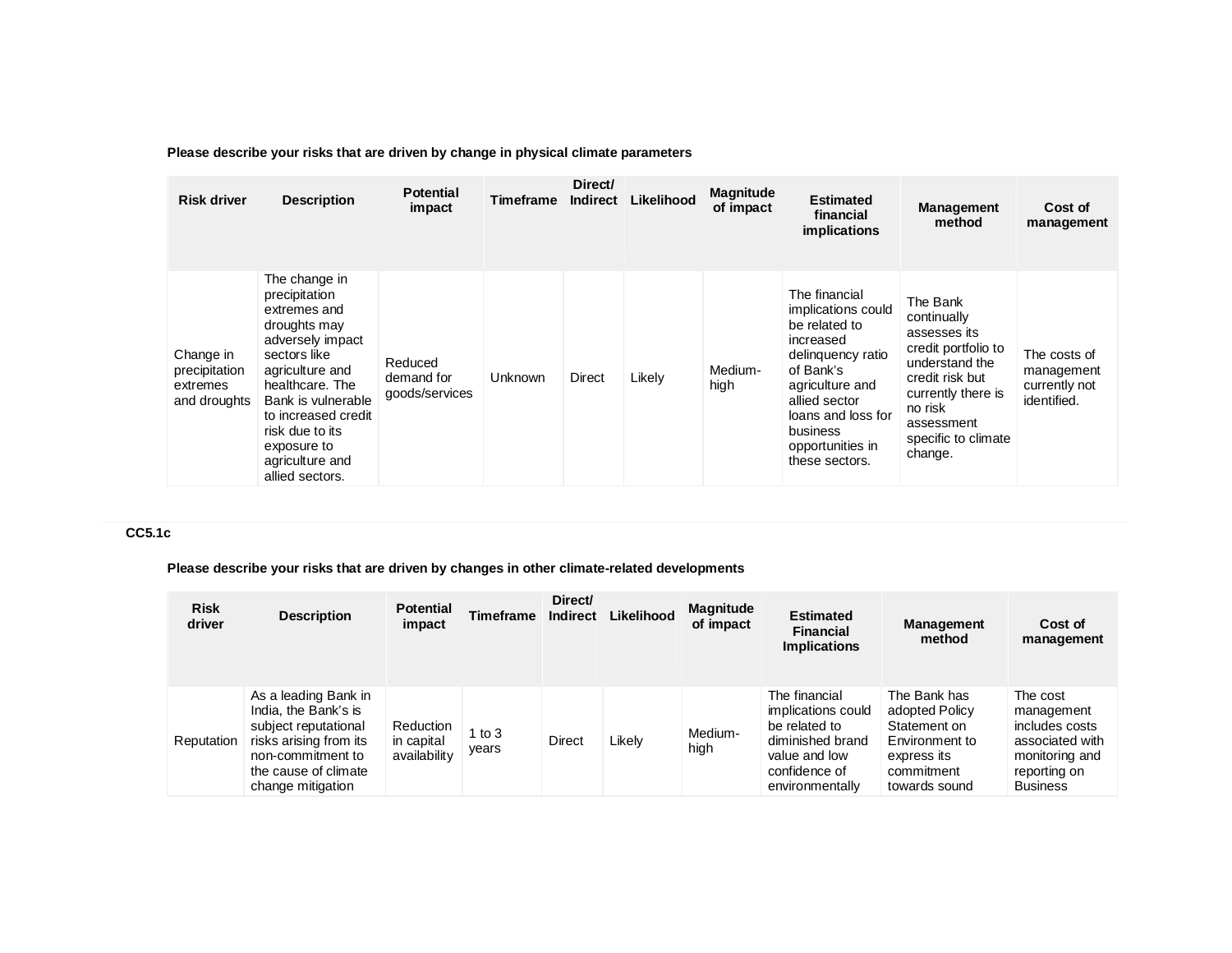| <b>Risk</b><br>driver | <b>Description</b>                                                                                                                                                                                                       | <b>Potential</b><br>impact | <b>Timeframe</b> | Direct/<br>Indirect | Likelihood | <b>Magnitude</b><br>of impact | <b>Estimated</b><br><b>Financial</b><br><b>Implications</b> | <b>Management</b><br>method                                                                                                                                                                                            | Cost of<br>management                                           |
|-----------------------|--------------------------------------------------------------------------------------------------------------------------------------------------------------------------------------------------------------------------|----------------------------|------------------|---------------------|------------|-------------------------------|-------------------------------------------------------------|------------------------------------------------------------------------------------------------------------------------------------------------------------------------------------------------------------------------|-----------------------------------------------------------------|
|                       | and adaptation. The<br>Bank may also<br>indirectly face<br>reputational risks,<br>should it be involved<br>in lending to<br>environmentally<br>sensitive projects<br>which may have<br>significant public<br>opposition. |                            |                  |                     |            |                               | and social<br>responsible<br>investors.                     | environmental<br>management. The<br>Bank also<br>discloses on<br><b>Business</b><br>Responsibility<br>initiatives through<br><b>Business</b><br>Responsibility<br>Report and<br>emissions<br>reporting through<br>CDP. | Responsibility<br>and carbon<br>emissions in<br>various forums. |

#### **CC5.1d**

**Please explain why you do not consider your company to be exposed to risks driven by changes in regulation that have the potential to generate a substantive change in your business operations, revenue or expenditure** 

## **CC5.1e**

**Please explain why you do not consider your company to be exposed to risks driven by physical climate parameters that have the potential to generate a substantive change in your business operations, revenue or expenditure**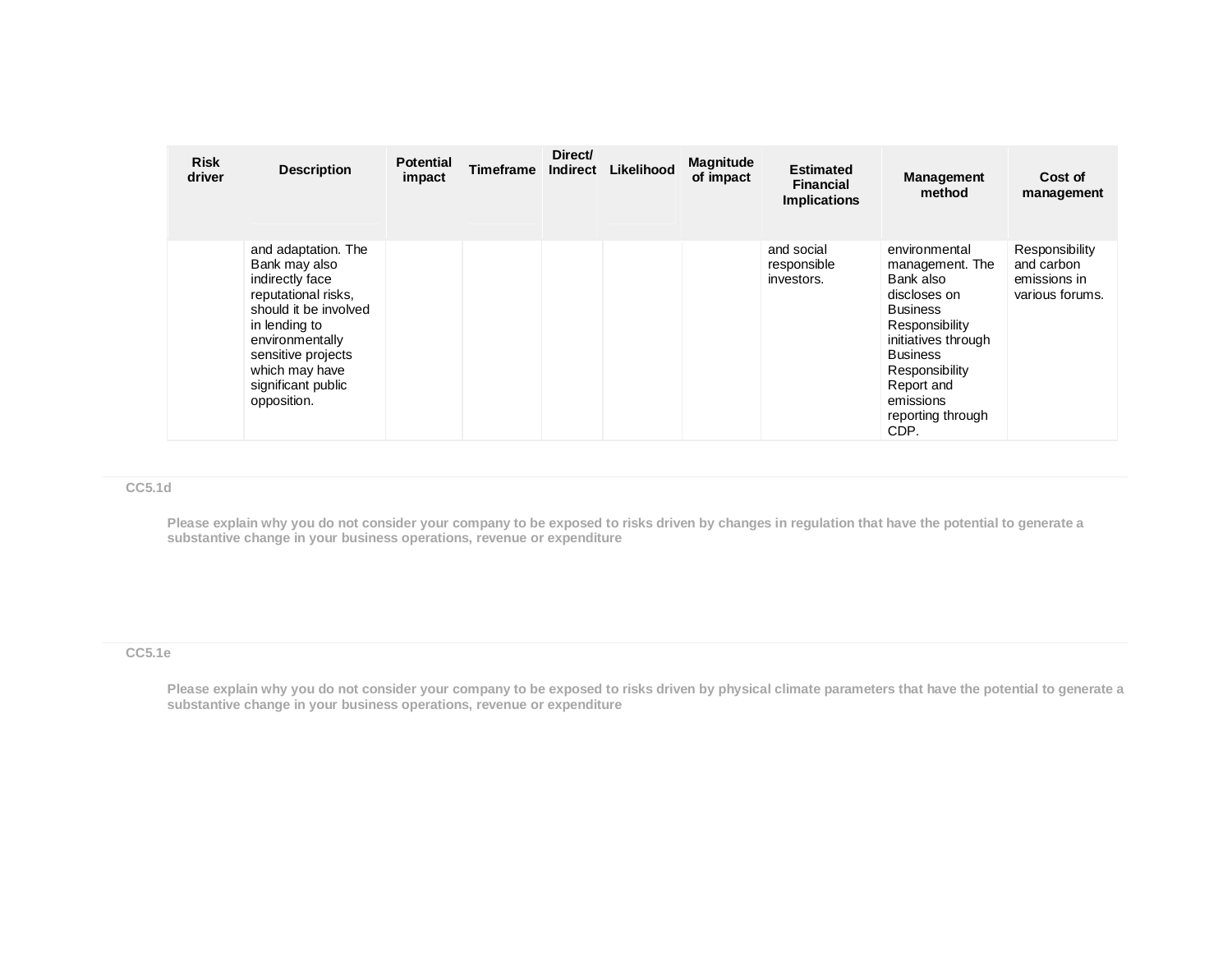#### **CC5.1f**

**Please explain why you do not consider your company to be exposed to risks driven by changes in other climate-related developments that have the potential to generate a substantive change in your business operations, revenue or expenditure**

#### **Further Information**

## **Page: CC6. Climate Change Opportunities**

# **CC6.1**

**Have you identified any climate change opportunities that have the potential to generate a substantive change in your business operations, revenue or expenditure? Tick all that apply**

Opportunities driven by changes in regulation Opportunities driven by changes in other climate-related developments

## **CC6.1a**

**Please describe your opportunities that are driven by changes in regulation**

| <b>Opportunity</b><br>driver                             | <b>Description</b>                                                   | <b>Potential impact</b>                                  | <b>Timeframe</b> | <b>Direct/Indirect</b> | Likelihood              | Magnitude<br>of impact | <b>Estimated</b><br>financial<br>implications                               | <b>Management</b><br>method                                                | Cost of<br>management                                            |
|----------------------------------------------------------|----------------------------------------------------------------------|----------------------------------------------------------|------------------|------------------------|-------------------------|------------------------|-----------------------------------------------------------------------------|----------------------------------------------------------------------------|------------------------------------------------------------------|
| Product<br>efficiency<br>regulations<br>and<br>standards | Product<br>efficiency<br>regulations<br>and standards<br>may require | Increased<br>demand for<br>existing<br>products/services | 3 to 6<br>vears  | Indirect<br>(Client)   | More likely<br>than not | Low-<br>medium         | The financial<br><i>implications</i><br>would be<br>related to<br>increased | While the Bank<br>continually<br>lends to project<br>related<br>technology | No additional<br>costs of<br>management<br>might be<br>required. |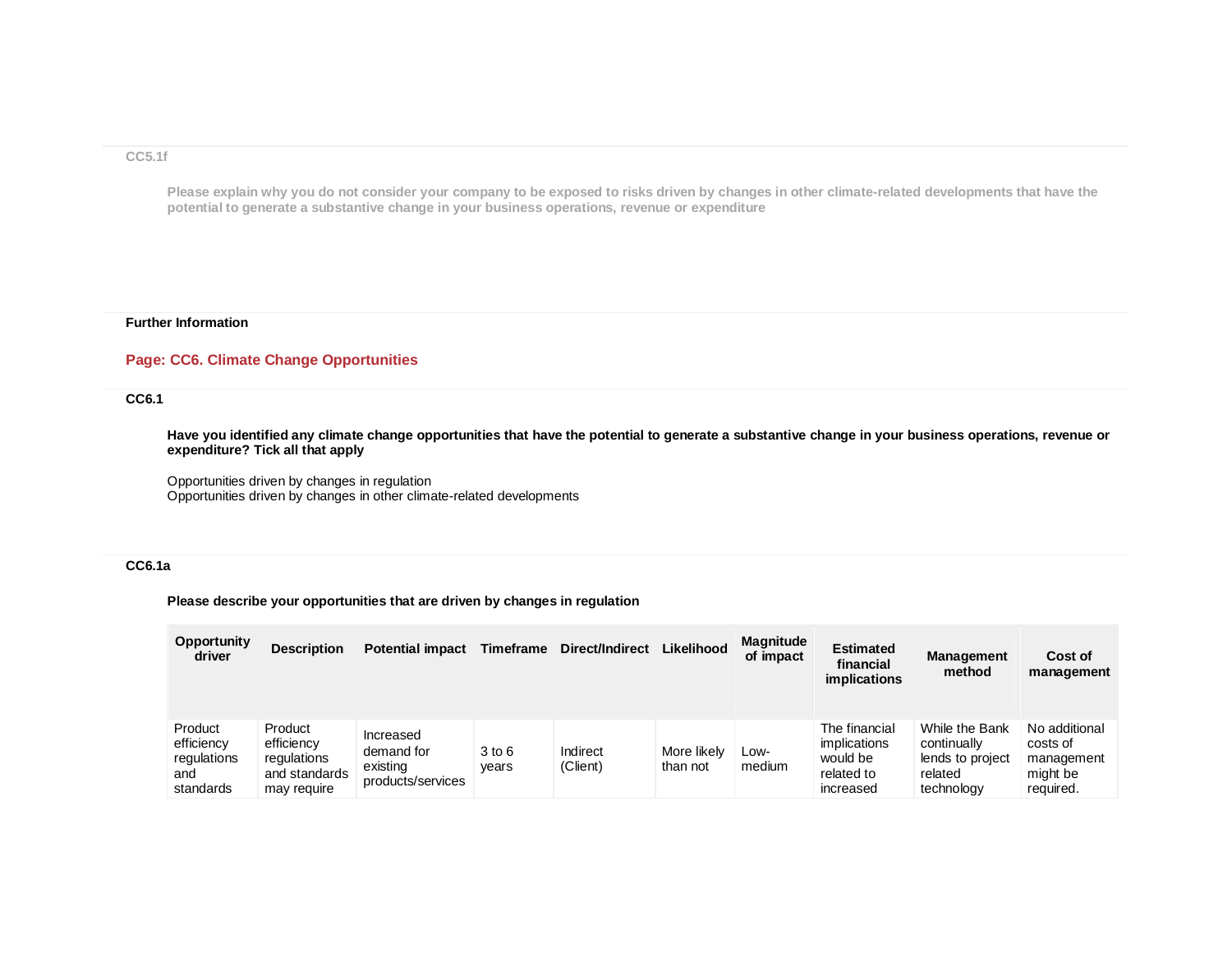| Opportunity<br>driver                   | <b>Description</b>                                                                                                                                                                                                                                   | Potential impact Timeframe Direct/Indirect Likelihood    |                     |                      |             | <b>Magnitude</b><br>of impact | <b>Estimated</b><br>financial<br><i>implications</i>                                                                                                                                                                                  | <b>Management</b><br>method                                                                                                                                                                                                       | Cost of<br>management                                            |
|-----------------------------------------|------------------------------------------------------------------------------------------------------------------------------------------------------------------------------------------------------------------------------------------------------|----------------------------------------------------------|---------------------|----------------------|-------------|-------------------------------|---------------------------------------------------------------------------------------------------------------------------------------------------------------------------------------------------------------------------------------|-----------------------------------------------------------------------------------------------------------------------------------------------------------------------------------------------------------------------------------|------------------------------------------------------------------|
|                                         | companies to<br>adopt new<br>technologies<br>and<br>implement<br>new projects.<br>This provides<br>the Bank a<br>business<br>opportunity to<br>lend to such<br>projects.                                                                             |                                                          |                     |                      |             |                               | lending<br>portfolio and<br>resultant<br>business<br>opportunities<br>to lend to<br>clients in<br>adopting new<br>technologies                                                                                                        | upgradation or<br>process<br>upgradation for<br>product<br>efficiency, there<br>is no separate<br>segregation of<br>such business<br>opportunities to<br>be pursued<br>under climate<br>change<br>agenda.                         |                                                                  |
| Fuel/energy<br>taxes and<br>regulations | Increased<br>fuel/energy<br>taxes and<br>regulations<br>may lead to<br>energy<br>efficiency and<br>renewable<br>energy<br>projects taken<br>up by clients.<br>This provides<br>the Bank a<br>business<br>opportunity to<br>lend to such<br>projects. | Increased<br>demand for<br>existing<br>products/services | $1$ to $3$<br>years | Indirect<br>(Client) | Very likely | Low-<br>medium                | The financial<br>implications<br>would be<br>related to<br>increased<br>lending<br>portfolio and<br>resultant<br>business<br>opportunities<br>to lend to<br>clients for<br>energy<br>efficiency /<br>renewable<br>energy<br>projects. | While the Bank<br>lends to project<br>related energy<br>efficiency and<br>renewable<br>energy, there is<br>no separate<br>segregation of<br>such business<br>opportunities to<br>be pursued<br>under climate<br>change<br>agenda. | No additional<br>costs of<br>management<br>might be<br>required. |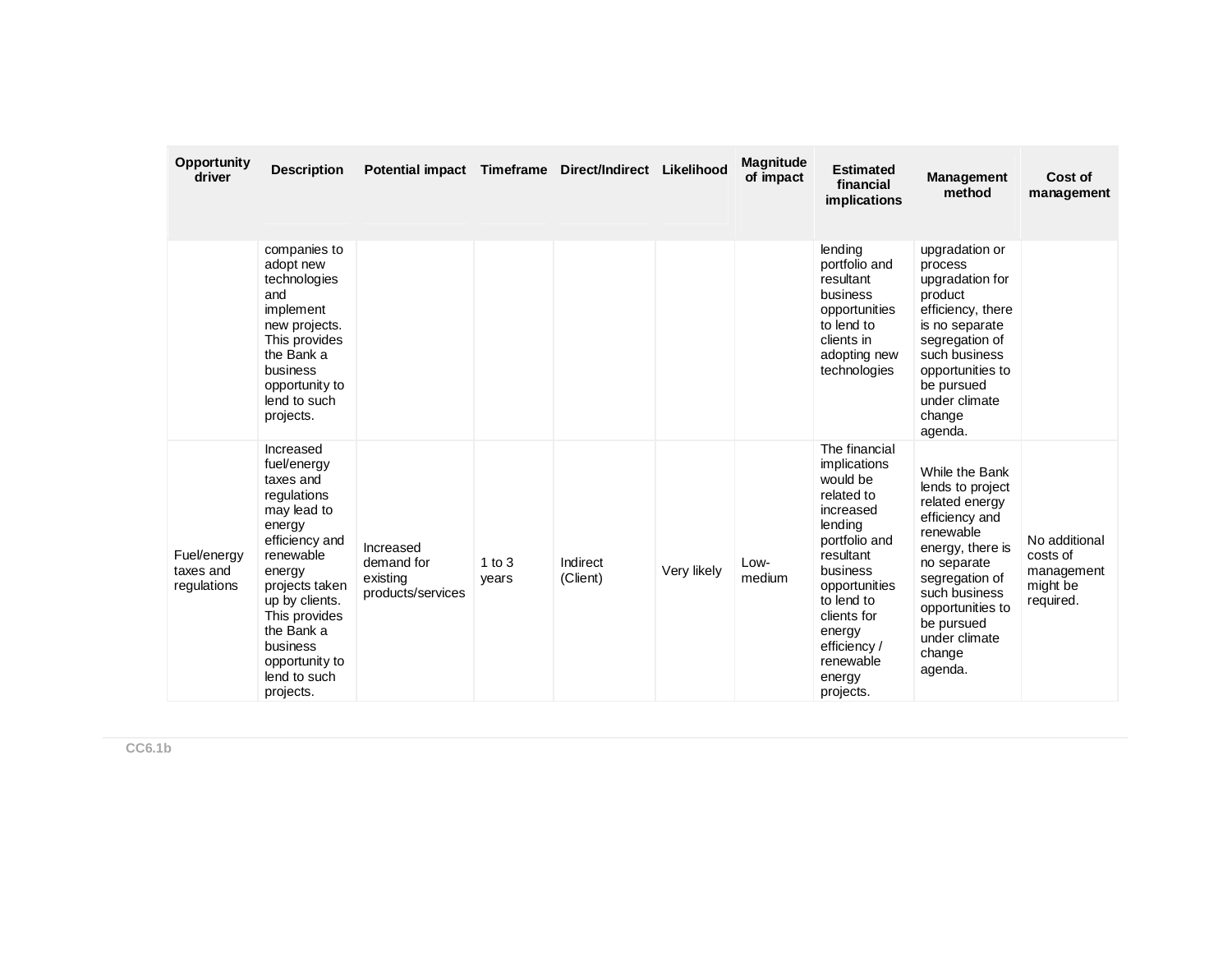**Please describe the opportunities that are driven by changes in physical climate parameters**

# **CC6.1c**

# **Please describe the opportunities that are driven by changes in other climate-related developments**

| <b>Opportunity</b><br>driver | <b>Description</b>                                                                                                                                                                                  | <b>Potential</b><br>impact            | Timeframe         | Direct/<br><b>Indirect</b> | Likelihood              | <b>Magnitude</b><br>of impact | <b>Estimated</b><br>financial<br>implications                                                                                                                                                               | <b>Management</b><br>method                                                                                                                                                                                                                                                                                              | Cost of<br>management                                                                                                                                                                                                                                                       |
|------------------------------|-----------------------------------------------------------------------------------------------------------------------------------------------------------------------------------------------------|---------------------------------------|-------------------|----------------------------|-------------------------|-------------------------------|-------------------------------------------------------------------------------------------------------------------------------------------------------------------------------------------------------------|--------------------------------------------------------------------------------------------------------------------------------------------------------------------------------------------------------------------------------------------------------------------------------------------------------------------------|-----------------------------------------------------------------------------------------------------------------------------------------------------------------------------------------------------------------------------------------------------------------------------|
| Reputation                   | Participating in<br>climate change<br>advocacy and<br>voluntary<br>disclosures on<br>climate change<br>will help the<br>Bank enhance<br>its reputation as<br>a responsible<br>corporate<br>citizen. | Other:<br>Increased<br>brand<br>value | 1 to $3$<br>years | <b>Direct</b>              | More likely<br>than not | Low-<br>medium                | There might not<br>be any direct<br>financial<br>implications but<br>increased brand<br>value of the<br>Bank will enable<br>the Bank to<br>expand its<br>business and<br>attract and retain<br>best talent. | The Bank has<br>adopted Policy<br>Statement on<br>Environment to<br>express its<br>commitment towards<br>sound environmental<br>management. The<br>Bank also discloses<br>on Business<br>Responsibility<br>initiatives through<br><b>Business</b><br>Responsibility<br>Report and<br>emissions reporting<br>through CDP. | The cost<br>management<br>includes costs<br>associated with<br>monitoring and<br>reporting on<br><b>Business</b><br>Responsibility and<br>carbon emissions<br>in various forums,<br>participating in<br>industry forums<br>and thought<br>leaderships on<br>climate change. |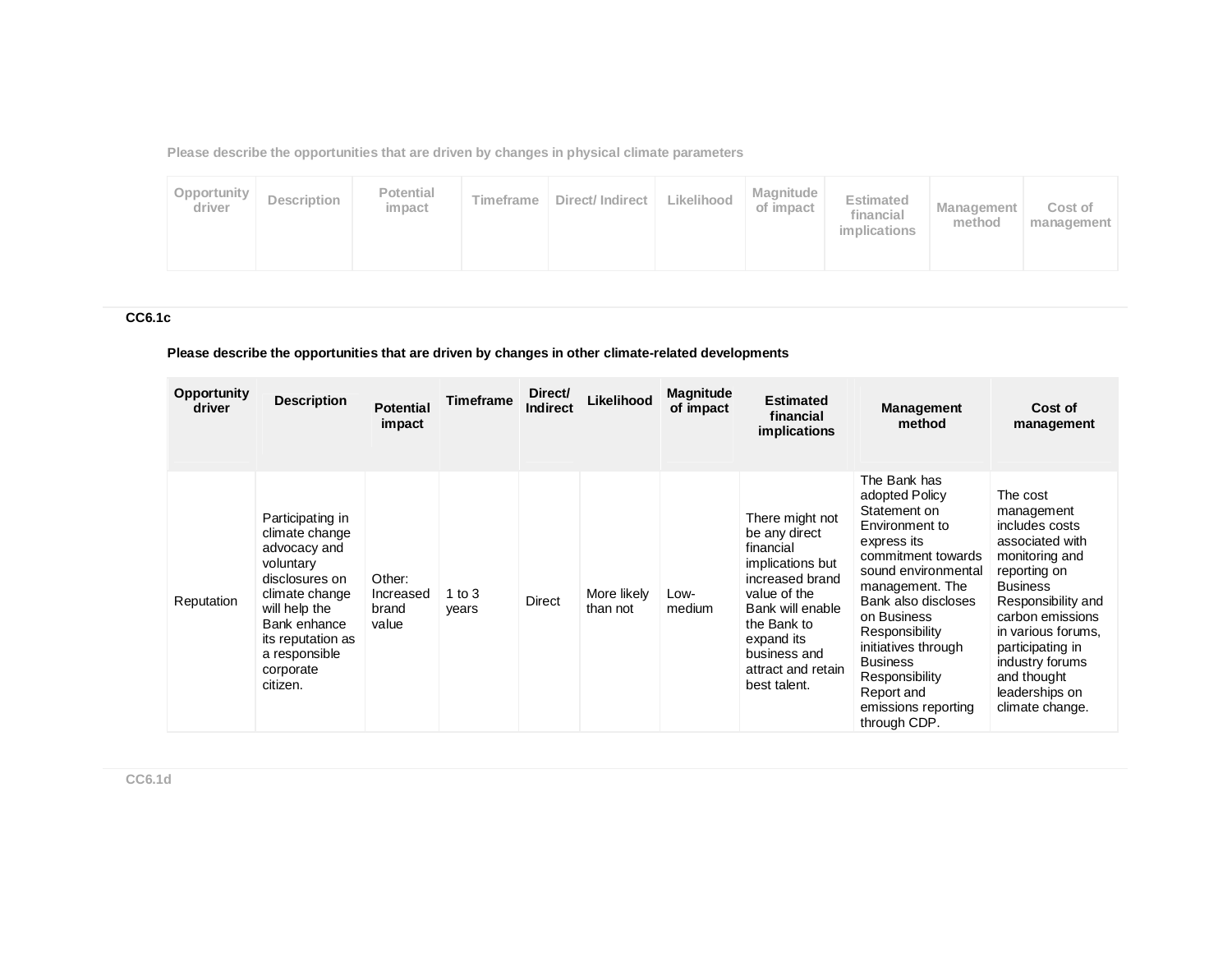**Please explain why you do not consider your company to be exposed to opportunities driven by changes in regulation that have the potential to generate a substantive change in your business operations, revenue or expenditure**

#### **CC6.1e**

**Please explain why you do not consider your company to be exposed to opportunities driven by physical climate parameters that have the potential to generate a substantive change in your business operations, revenue or expenditure**

Currently we do not anticipate significant opportunities driven by physical climate parameter that will have the potential to generate a substantive change in your business operations, revenue or expenditure.

## **CC6.1f**

**Please explain why you do not consider your company to be exposed to opportunities driven by changes in other climate-related developments that have the potential to generate a substantive change in your business operations, revenue or expenditure**

#### **Further Information**

**Module: GHG Emissions Accounting, Energy and Fuel Use, and Trading**

## **Page: CC7. Emissions Methodology**

**CC7.1**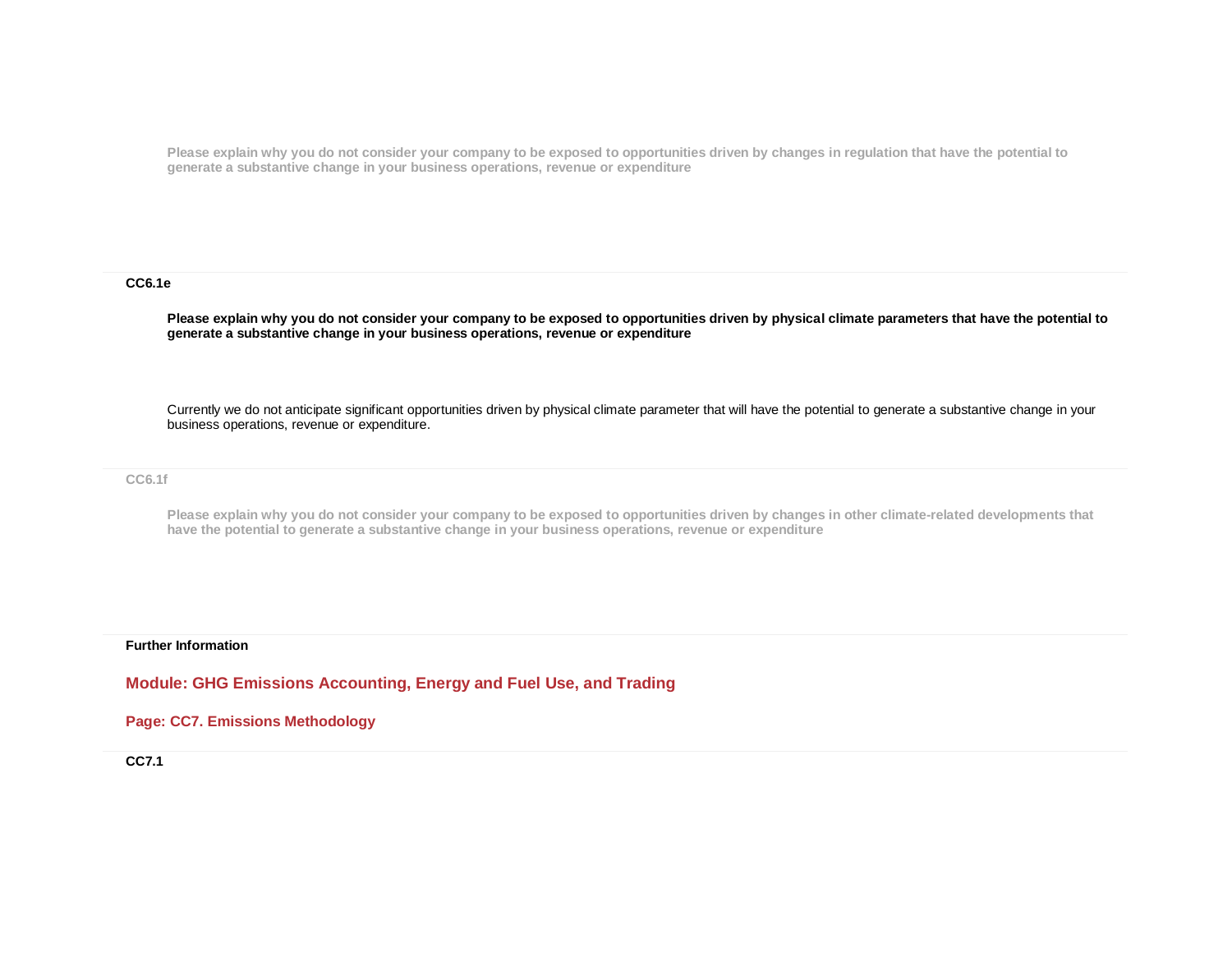**Please provide your base year and base year emissions (Scopes 1 and 2)**

| Base year                            | Scope 1 Base year<br>emissions (metric tonnes<br>CO <sub>2e</sub> ) | Scope 2 Base<br>year emissions (metric<br>tonnes CO2e) |
|--------------------------------------|---------------------------------------------------------------------|--------------------------------------------------------|
| Mon 01 Apr 2013 - Mon 31<br>Mar 2014 | 56.82                                                               | 14003.08                                               |

## **CC7.2**

**Please give the name of the standard, protocol or methodology you have used to collect activity data and calculate Scope 1 and Scope 2 emissions** 

**Please select the published methodologies that you use**

IPCC Guidelines for National Greenhouse Gas Inventories, 2006

# **CC7.2a**

**If you have selected "Other" in CC7.2 please provide details of the standard, protocol or methodology you have used to collect activity data and calculate Scope 1 and Scope 2 emissions**

# **CC7.3**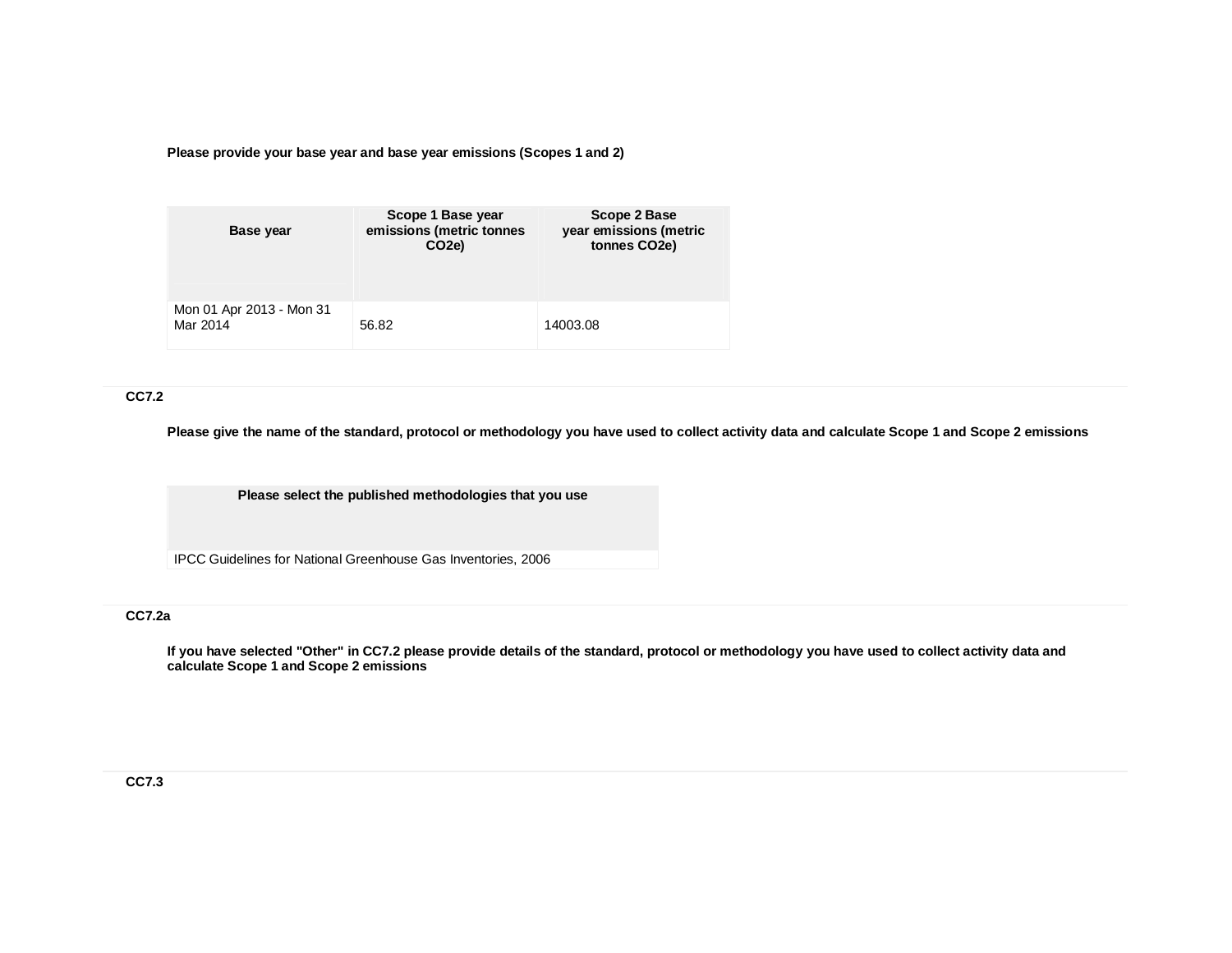**Please give the source for the global warming potentials you have used**

| Gas              | Reference                                      |
|------------------|------------------------------------------------|
| CO <sub>2</sub>  | IPCC Fourth Assessment Report (AR4 - 100 year) |
| N <sub>2</sub> O | IPCC Fourth Assessment Report (AR4 - 100 year) |
| CH <sub>4</sub>  | IPCC Fourth Assessment Report (AR4 - 100 year) |

# **CC7.4**

**Please give the emissions factors you have applied and their origin; alternatively, please attach an Excel spreadsheet with this data at the bottom of this page**

| <b>Fuel/Material/Energy</b> | <b>Emission Factor</b> | Unit                                      | Reference                                                       |
|-----------------------------|------------------------|-------------------------------------------|-----------------------------------------------------------------|
| Diesel/Gas oil              | 0.07806                | metric tonnes CO <sub>2</sub> e per<br>GJ | 2006 IPCC Guidelines for National Greenhouse<br>Gas Inventories |
| Electricity                 | 0.82                   | metric tonnes CO2 per<br>MWh              | Central Electricity Authority: CO2 Baseline Data V9             |

## **Further Information**

**Page: CC8. Emissions Data - (1 Apr 2013 - 31 Mar 2014)**

## **CC8.1**

**Please select the boundary you are using for your Scope 1 and 2 greenhouse gas inventory**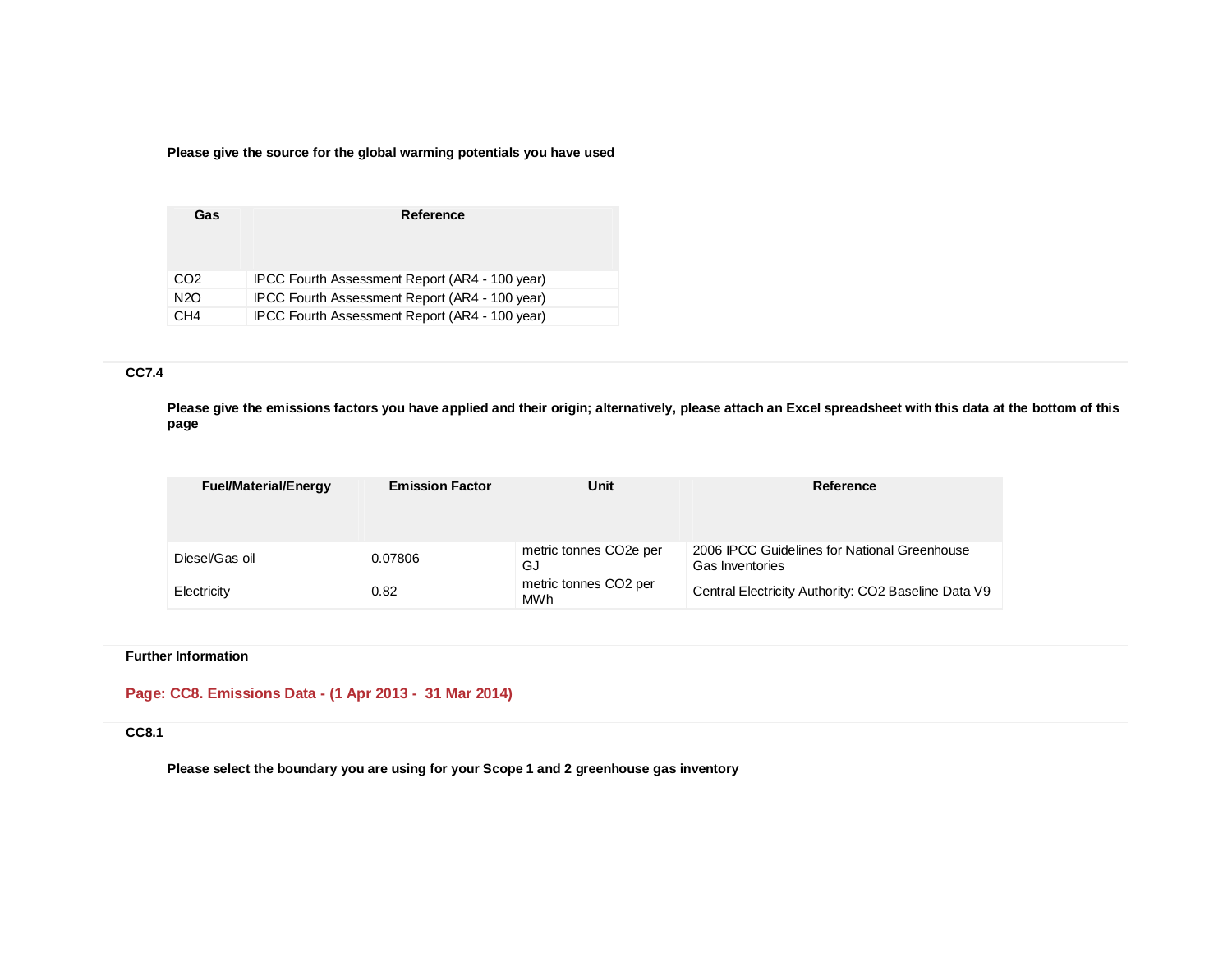Operational control

## **CC8.2**

**Please provide your gross global Scope 1 emissions figures in metric tonnes CO2e**

56.82

### **CC8.3**

**Please provide your gross global Scope 2 emissions figures in metric tonnes CO2e**

## 14003.28

#### **CC8.4**

**Are there are any sources (e.g. facilities, specific GHGs, activities, geographies, etc.) of Scope 1 and Scope 2 emissions that are within your selected reporting boundary which are not included in your disclosure?**

### Yes

### **CC8.4a**

**Please provide details of the sources of Scope 1 and Scope 2 emissions that are within your selected reporting boundary which are not included in your disclosure**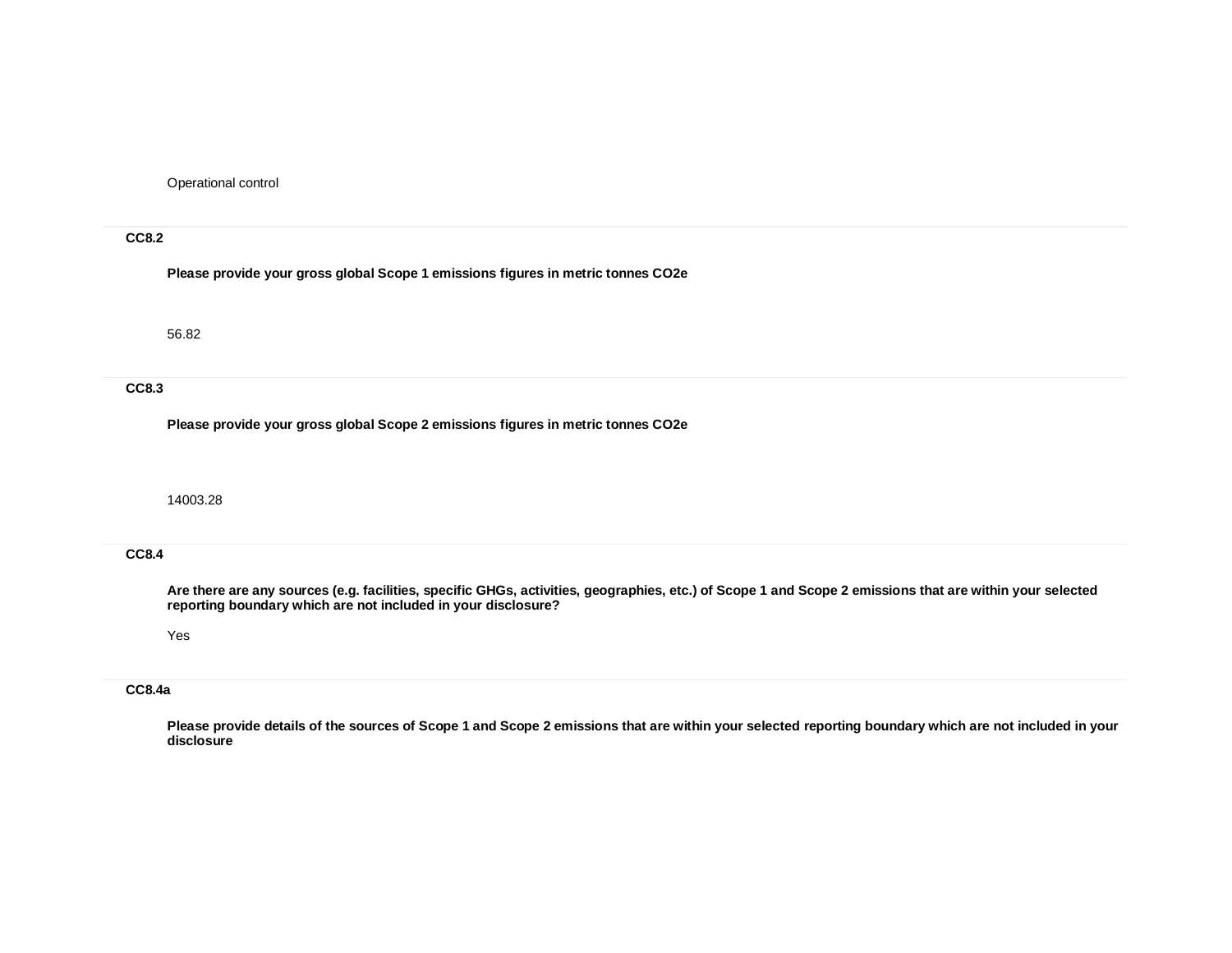| <b>Source</b>                        | Relevance of<br>Scope 1<br>emissions from<br>this source | Relevance of<br>Scope 2<br>emissions<br>excluded from<br>this source | Explain why the source is excluded                                                                                                                                                                                                                                                                                                                                                                                                          |
|--------------------------------------|----------------------------------------------------------|----------------------------------------------------------------------|---------------------------------------------------------------------------------------------------------------------------------------------------------------------------------------------------------------------------------------------------------------------------------------------------------------------------------------------------------------------------------------------------------------------------------------------|
| 605<br><b>Branches</b><br>1.103 ATMs | Emissions are<br>relevant but not<br>yet calculated      | Emissions are<br>relevant but not<br>yet calculated                  | This is the first year of emissions reporting for the Bank. The Bank has made an attempt to capture the<br>emissions from two key corporate offices in Mumbai (Kotak Infiniti, Malad (East) and 27BKC, Bandra<br>Kurla Complex) which houses approximately 28% of our workforce including other Kotak group<br>companies. The Bank is in the process of establishing systems to capture emissions details from other<br>relevant locations. |

## **CC8.5**

**Please estimate the level of uncertainty of the total gross global Scope 1 and 2 emissions figures that you have supplied and specify the sources of uncertainty in your data gathering, handling and calculations**

| Scope 1 emissions:<br><b>Uncertainty range</b> | Scope 1 emissions: Main<br>sources of uncertainty | Scope 1<br>emissions: Please<br>expand on the<br>uncertainty in<br>your data | Scope 2 emissions:<br>Uncertainty range | Scope 2 emissions: Main<br>sources of uncertainty | Scope 2<br>emissions: Please<br>expand on the<br>uncertainty in<br>your data |
|------------------------------------------------|---------------------------------------------------|------------------------------------------------------------------------------|-----------------------------------------|---------------------------------------------------|------------------------------------------------------------------------------|
| Less than or equal to<br>2%                    | No Sources of Uncertainty                         | None                                                                         | Less than or equal to<br>2%             | No Sources of Uncertainty                         | None                                                                         |

# **CC8.6**

**Please indicate the verification/assurance status that applies to your reported Scope 1 emissions**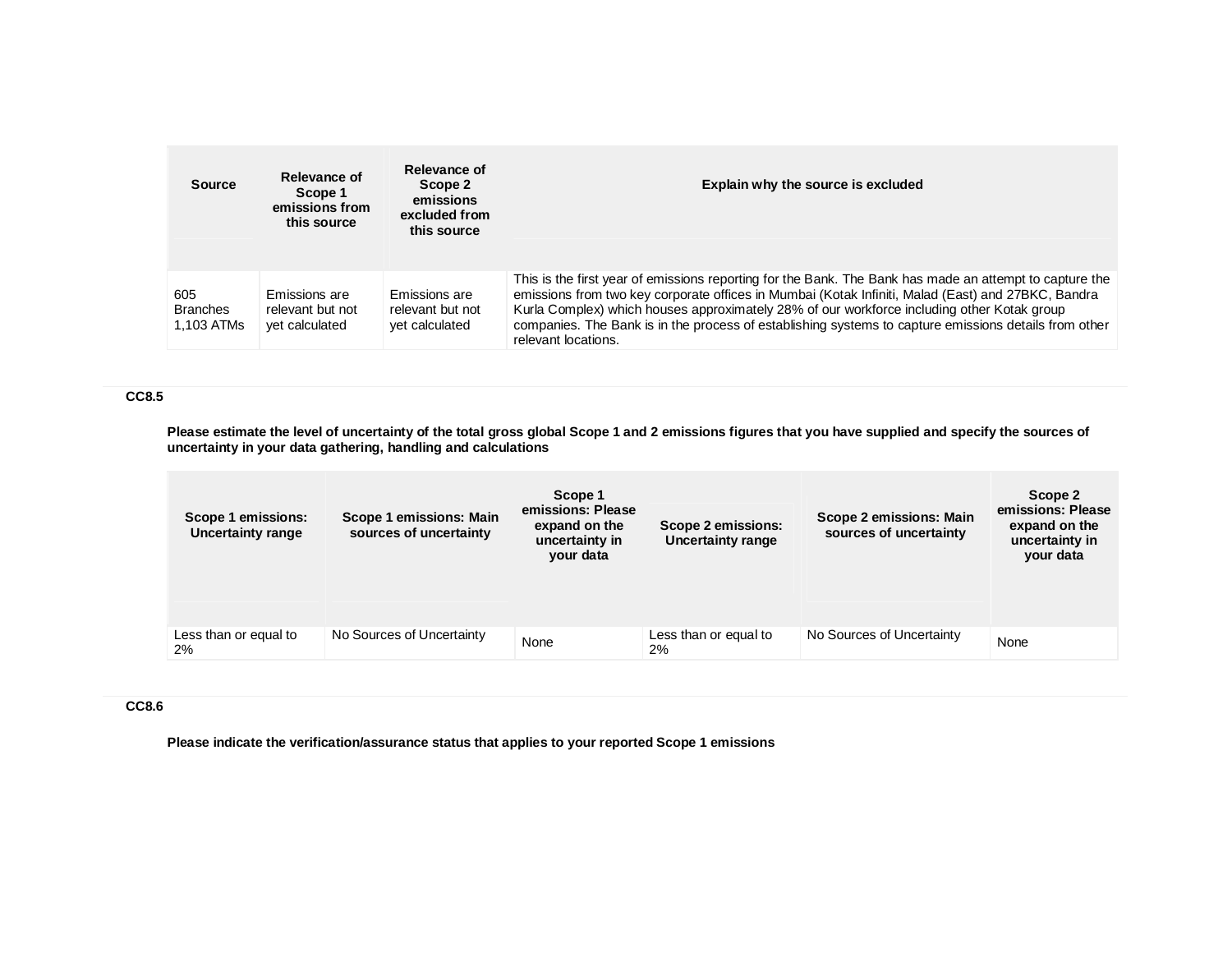No third party verification or assurance

### **CC8.6a**

**Please provide further details of the verification/assurance undertaken for your Scope 1 emissions, and attach the relevant statements**

| emissions verified (%)<br>or assurance<br>Page/section reference<br>Attach the statement | Type of verification |  | Relevant standard | Proportion of reported Scope 1 |
|------------------------------------------------------------------------------------------|----------------------|--|-------------------|--------------------------------|
|                                                                                          |                      |  |                   |                                |

### **CC8.6b**

**Please provide further details of the regulatory regime to which you are complying that specifies the use of Continuous Emissions Monitoring Systems (CEMS)**

| <b>Regulation</b> | % of emissions covered by the system | Compliance period | Evidence of submission |
|-------------------|--------------------------------------|-------------------|------------------------|
|                   |                                      |                   |                        |

# **CC8.7**

**Please indicate the verification/assurance status that applies to your reported Scope 2 emissions**

No third party verification or assurance

**CC8.7a**

**Please provide further details of the verification/assurance undertaken for your Scope 2 emissions, and attach the relevant statements**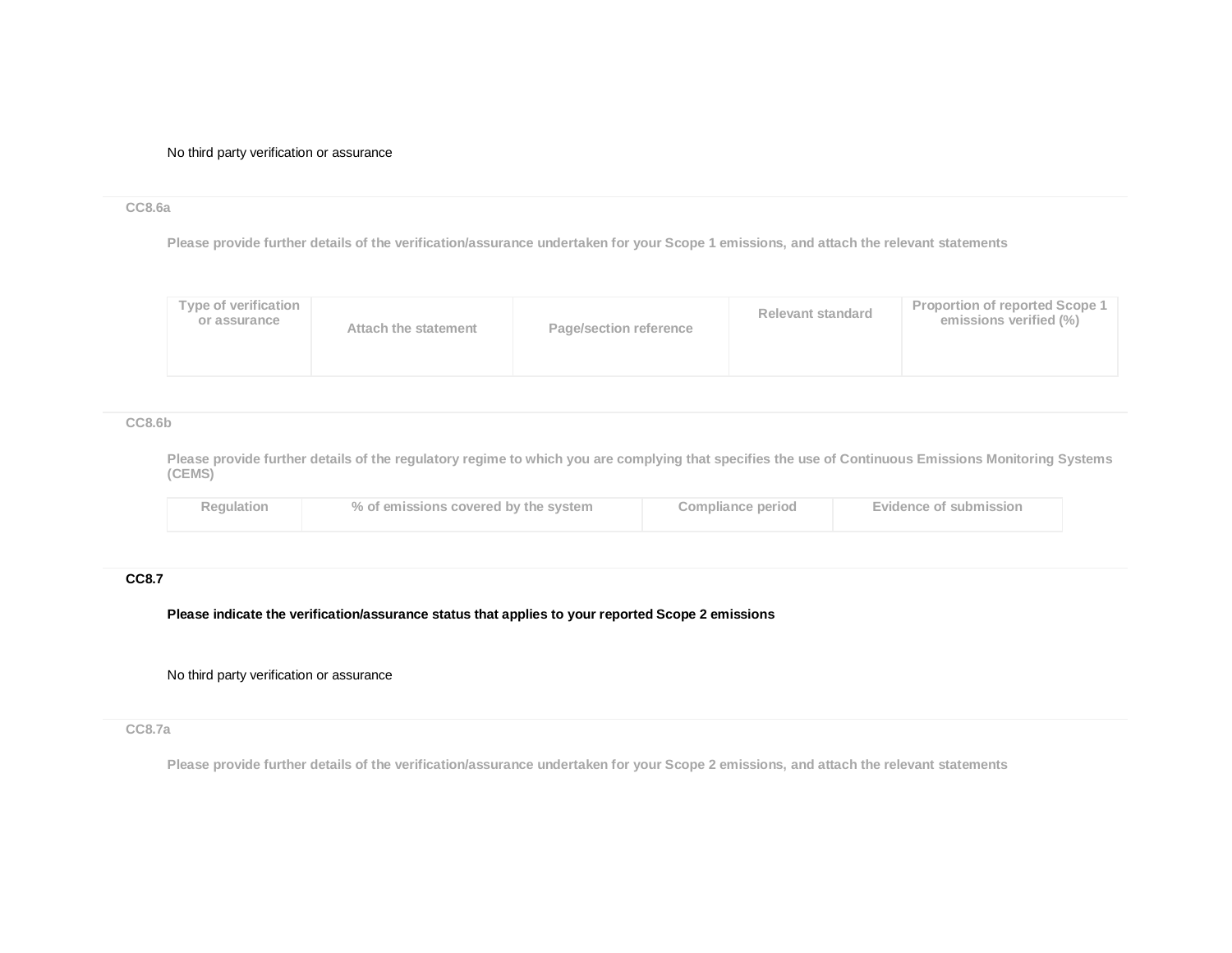

**CC8.8**

## **Please identify if any data points other than emissions figures have been verified as part of the third party verification work undertaken**

| Additional data points verified                 | Comment                                   |
|-------------------------------------------------|-------------------------------------------|
| Other: No third party verification or assurance | No third party verificationb or assurance |
|                                                 |                                           |

## **CC8.9**

## **Are carbon dioxide emissions from biologically sequestered carbon relevant to your organization?**

No

#### **CC8.9a**

**Please provide the emissions from biologically sequestered carbon relevant to your organization in metric tonnes CO2**

#### **Further Information**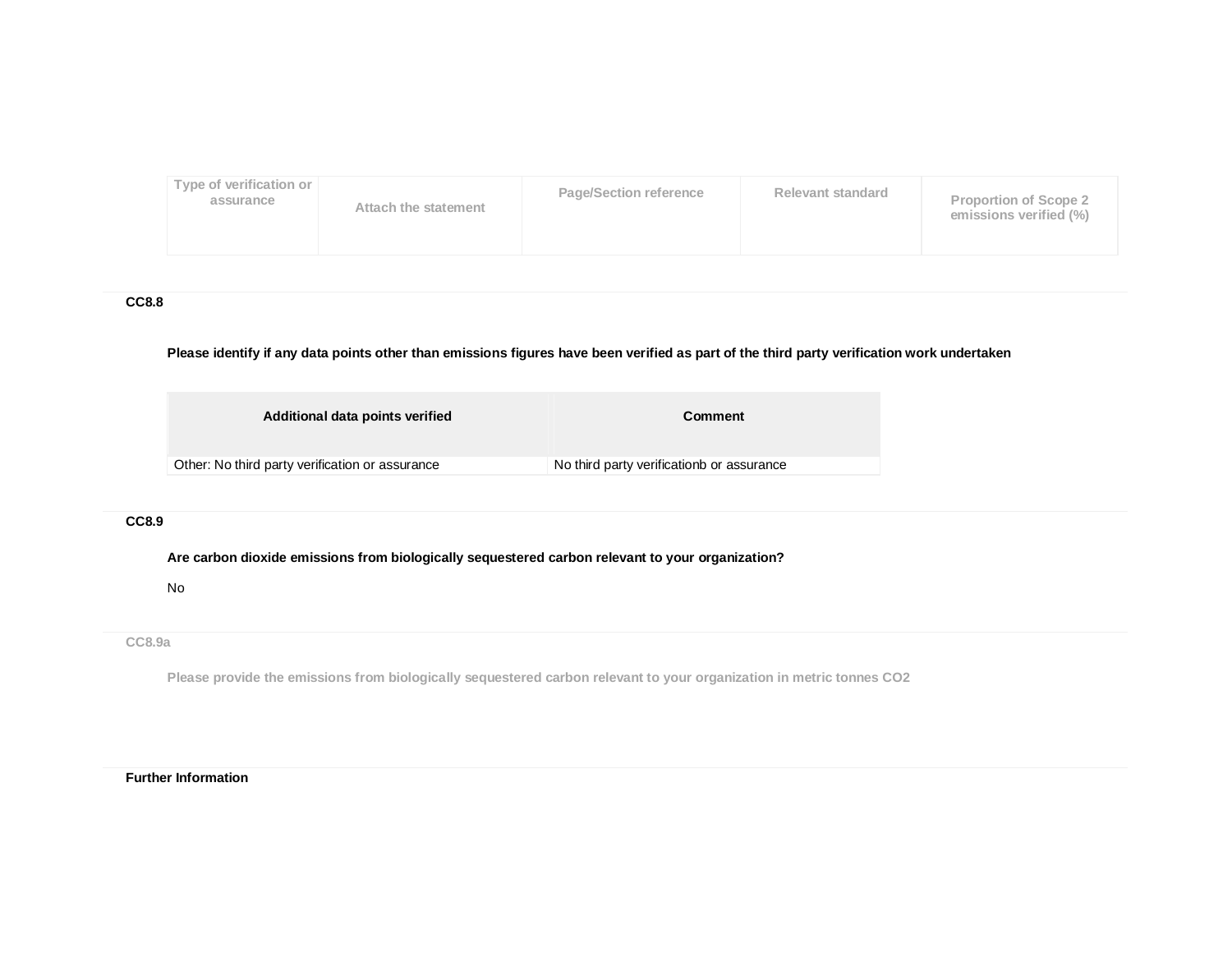# **Page: CC9. Scope 1 Emissions Breakdown - (1 Apr 2013 - 31 Mar 2014)**

# **CC9.1**

**Do you have Scope 1 emissions sources in more than one country?**

#### No

# **CC9.1a**

**Please break down your total gross global Scope 1 emissions by country/region**

| <b>Country/Region</b> | Scope 1 metric tonnes CO <sub>2e</sub> |
|-----------------------|----------------------------------------|
|                       |                                        |
|                       |                                        |

# **CC9.2**

**Please indicate which other Scope 1 emissions breakdowns you are able to provide (tick all that apply)**

By facility By GHG type

## **CC9.2a**

**Please break down your total gross global Scope 1 emissions by business division**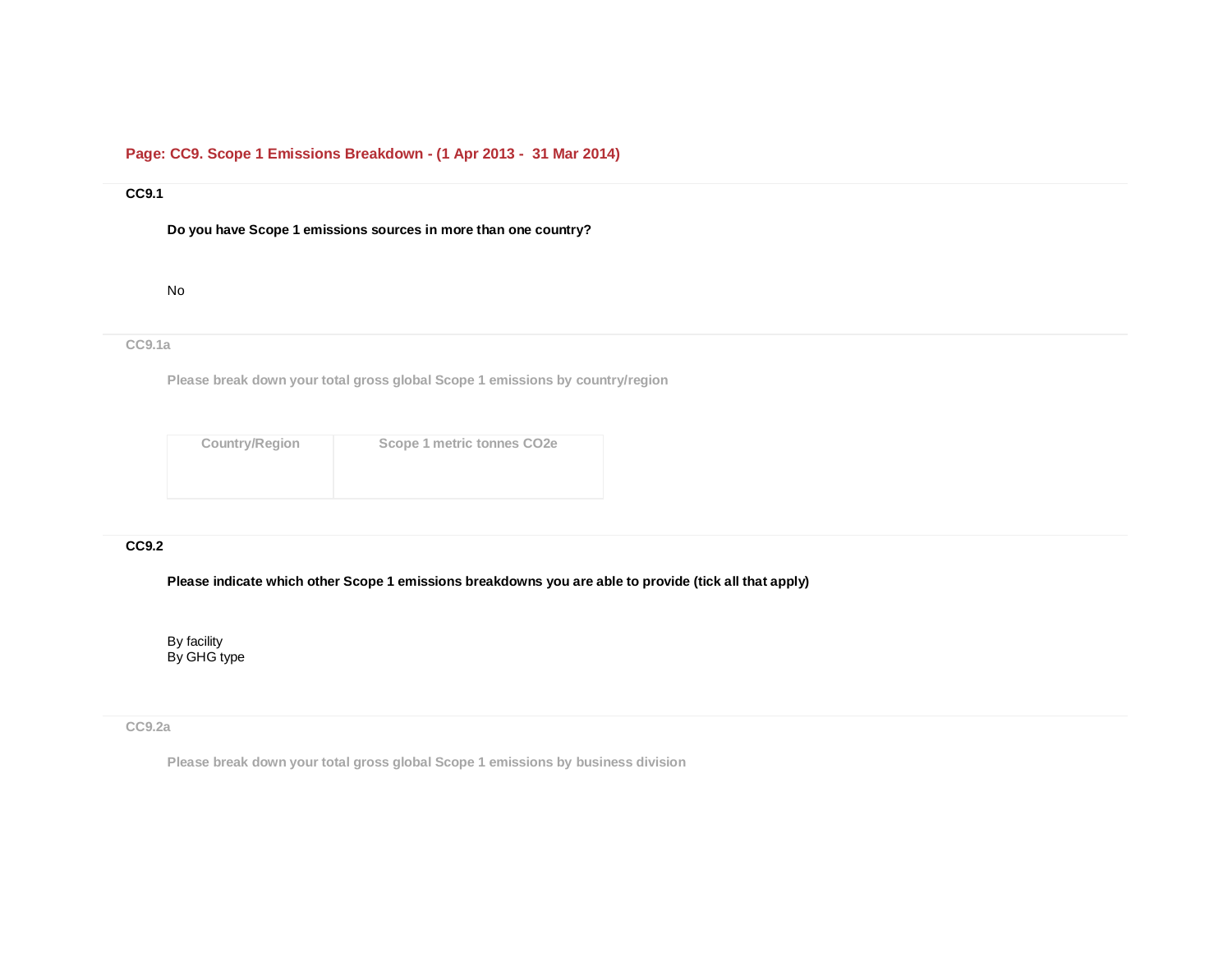**Business division Scope 1 emissions (metric tonnes CO2e)**

# **CC9.2b**

# **Please break down your total gross global Scope 1 emissions by facility**

| <b>Facility</b>                      | Scope 1 emissions (metric tonnes CO2e) | Latitude | Longitude |
|--------------------------------------|----------------------------------------|----------|-----------|
| Kotak Infiniti, Malad (East), Mumbai | 23.05                                  | 19.177   | 72.882    |
| 27BKC, Bandra Kurla Complex, Mumbai  | 33.77                                  | 19.061   | 72.865    |

# **CC9.2c**

# **Please break down your total gross global Scope 1 emissions by GHG type**

| GHG type         | Scope 1 emissions (metric tonnes CO2e) |
|------------------|----------------------------------------|
| CO <sub>2</sub>  | 56.67                                  |
| CH <sub>4</sub>  | 0.07                                   |
| N <sub>2</sub> O | 0.07                                   |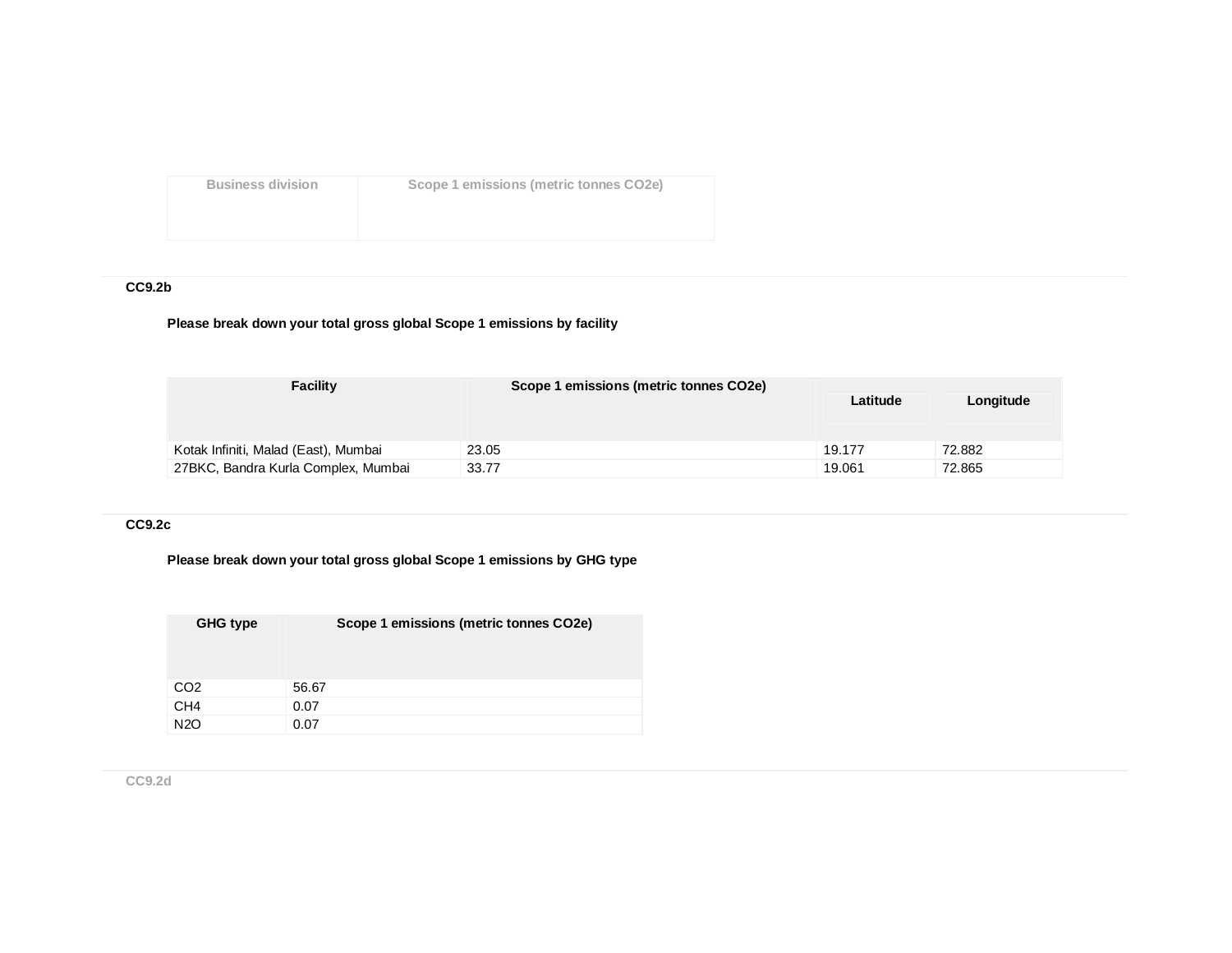**Please break down your total gross global Scope 1 emissions by activity**

| Activity | Scope 1 emissions (metric tonnes CO2e) |
|----------|----------------------------------------|
|          |                                        |

## **CC9.2e**

**Please break down your total gross global Scope 1 emissions by legal structure**

| Legal structure | Scope 1 emissions (metric tonnes CO2e) |
|-----------------|----------------------------------------|
|                 |                                        |

### **Further Information**

# **Page: CC10. Scope 2 Emissions Breakdown - (1 Apr 2013 - 31 Mar 2014)**

## **CC10.1**

**Do you have Scope 2 emissions sources in more than one country?**

No

## **CC10.1a**

**Please break down your total gross global Scope 2 emissions and energy consumption by country/region**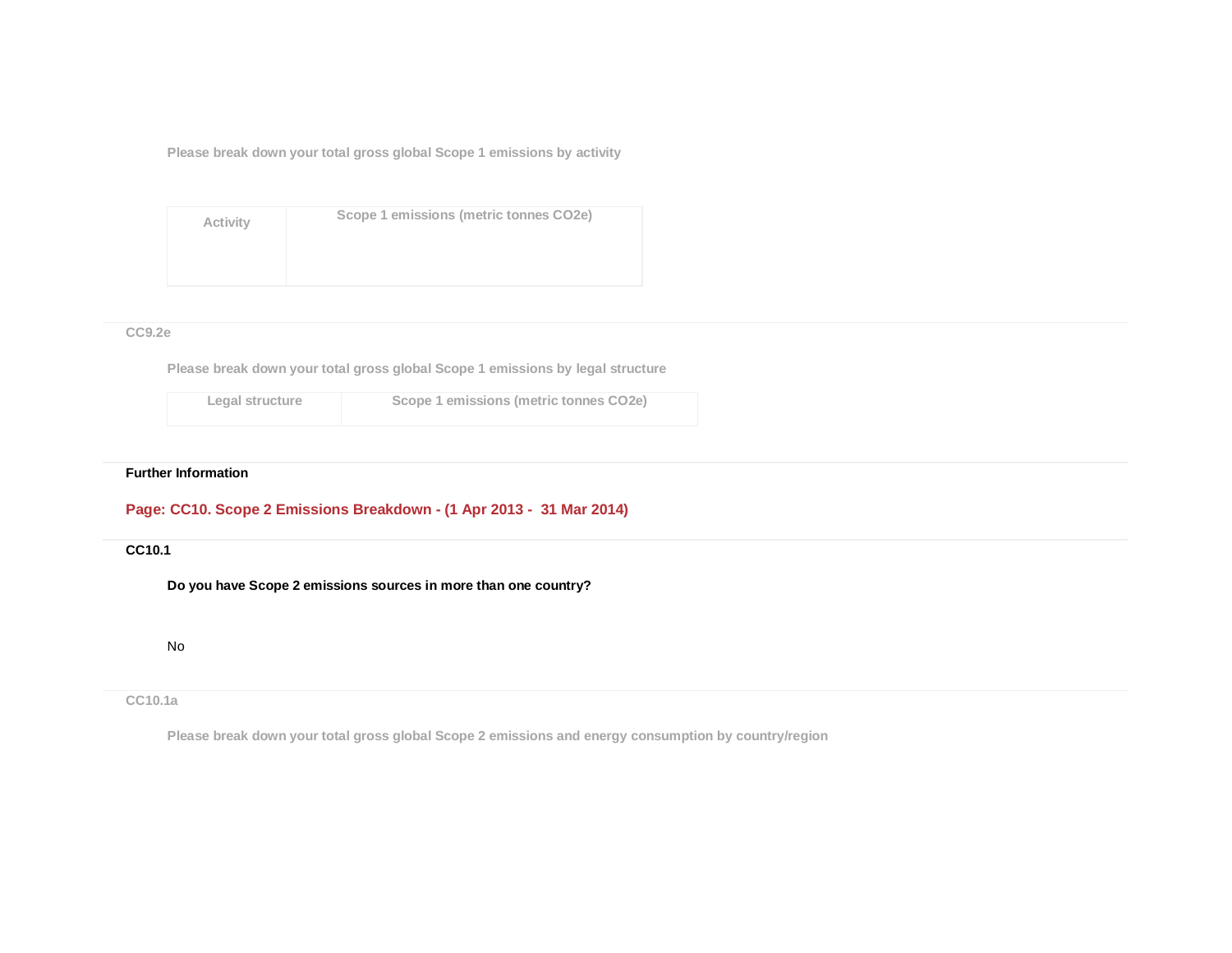| Country/Region | Scope 2 metric tonnes CO2e | Purchased and consumed<br>electricity, heat, steam or cooling<br>(MWh) | Purchased and consumed low carbon electricity,<br>heat, steam or cooling accounted for CC8.3 (MWh) |
|----------------|----------------------------|------------------------------------------------------------------------|----------------------------------------------------------------------------------------------------|
|                |                            |                                                                        |                                                                                                    |

## **CC10.2**

**Please indicate which other Scope 2 emissions breakdowns you are able to provide (tick all that apply)**

By facility

**CC10.2a**

**Please break down your total gross global Scope 2 emissions by business division**

| <b>Business division</b> | Scope 2 emissions (metric tonnes CO2e) |
|--------------------------|----------------------------------------|
|                          |                                        |

# **CC10.2b**

# **Please break down your total gross global Scope 2 emissions by facility**

| Facility                             | Scope 2 emissions (metric tonnes CO2e) |
|--------------------------------------|----------------------------------------|
|                                      |                                        |
| Kotak Infiniti, Malad (East), Mumbai | 12512.97                               |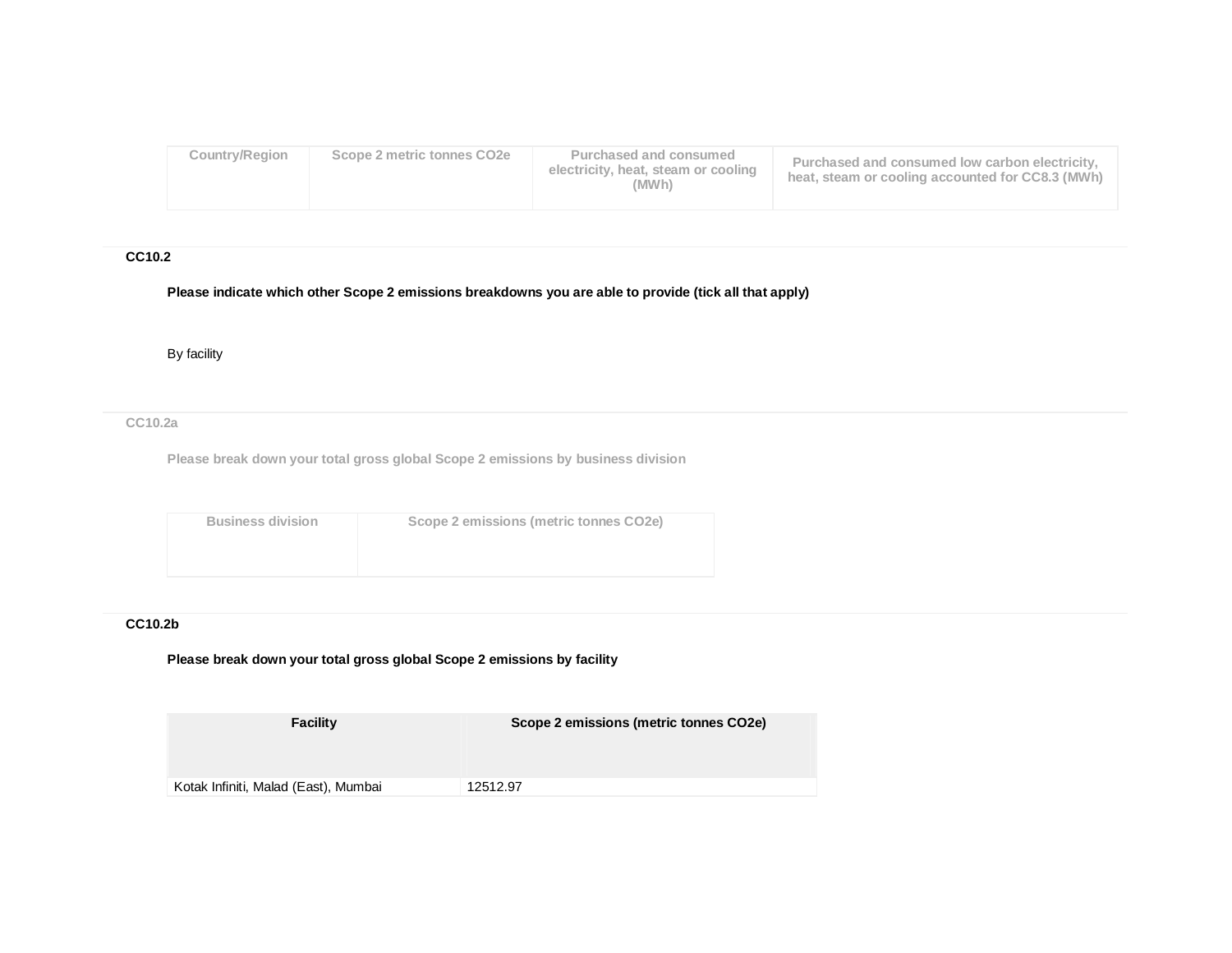| <b>Facility</b>                     | Scope 2 emissions (metric tonnes CO2e) |
|-------------------------------------|----------------------------------------|
| 27BKC, Bandra Kurla Complex, Mumbai | 1490.10                                |

## **CC10.2c**

**Please break down your total gross global Scope 2 emissions by activity**

| Activity | Scope 2 emissions (metric tonnes CO2e) |
|----------|----------------------------------------|
|          |                                        |
|          |                                        |

## **CC10.2d**

**Please break down your total gross global Scope 2 emissions by legal structure**

**Legal structure Scope 2 emissions (metric tonnes CO2e)**

# **Further Information**

# **Page: CC11. Energy**

# **CC11.1**

**What percentage of your total operational spend in the reporting year was on energy?**

More than 0% but less than or equal to 5%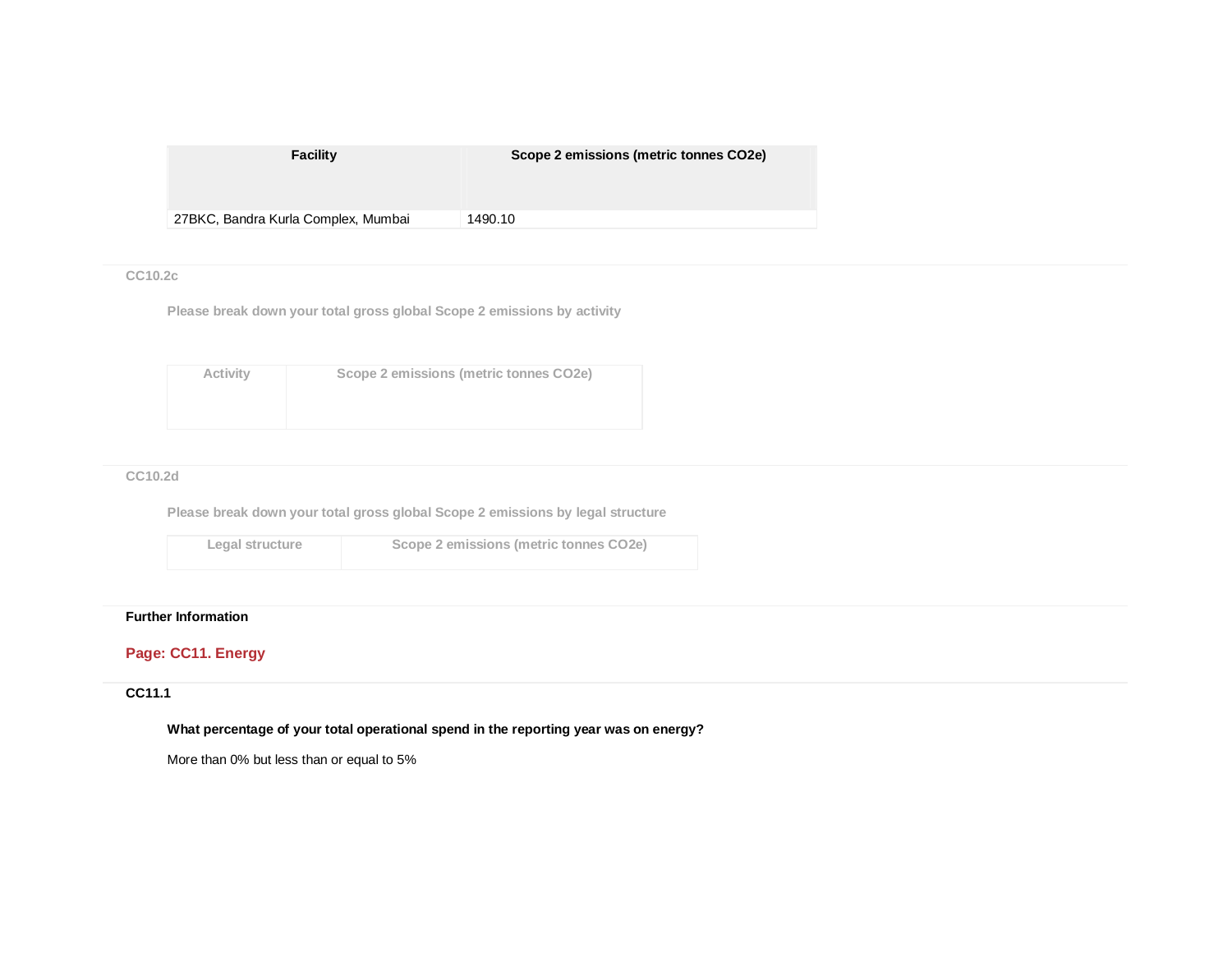# **CC11.2**

**Please state how much fuel, electricity, heat, steam, and cooling in MWh your organization has purchased and consumed during the reporting year**

| <b>Energy type</b> | MWh      |
|--------------------|----------|
| Fuel               | 98.59    |
| Electricity        | 17076.92 |
| Heat               |          |
| Steam              |          |
| Cooling            |          |

# **CC11.3**

**Please complete the table by breaking down the total "Fuel" figure entered above by fuel type**

| <b>Fuels</b>   | <b>MWh</b> |
|----------------|------------|
|                |            |
| Diesel/Gas oil | 98.59      |

# **CC11.4**

**Please provide details of the electricity, heat, steam or cooling amounts that were accounted at a low carbon emission factor in the Scope 2 figure reported in CC8.3**

| Basis for applying a low carbon emission factor | MWh associated with low carbon<br>electricity, heat, steam or cooling | <b>Comment</b> |
|-------------------------------------------------|-----------------------------------------------------------------------|----------------|
|                                                 |                                                                       |                |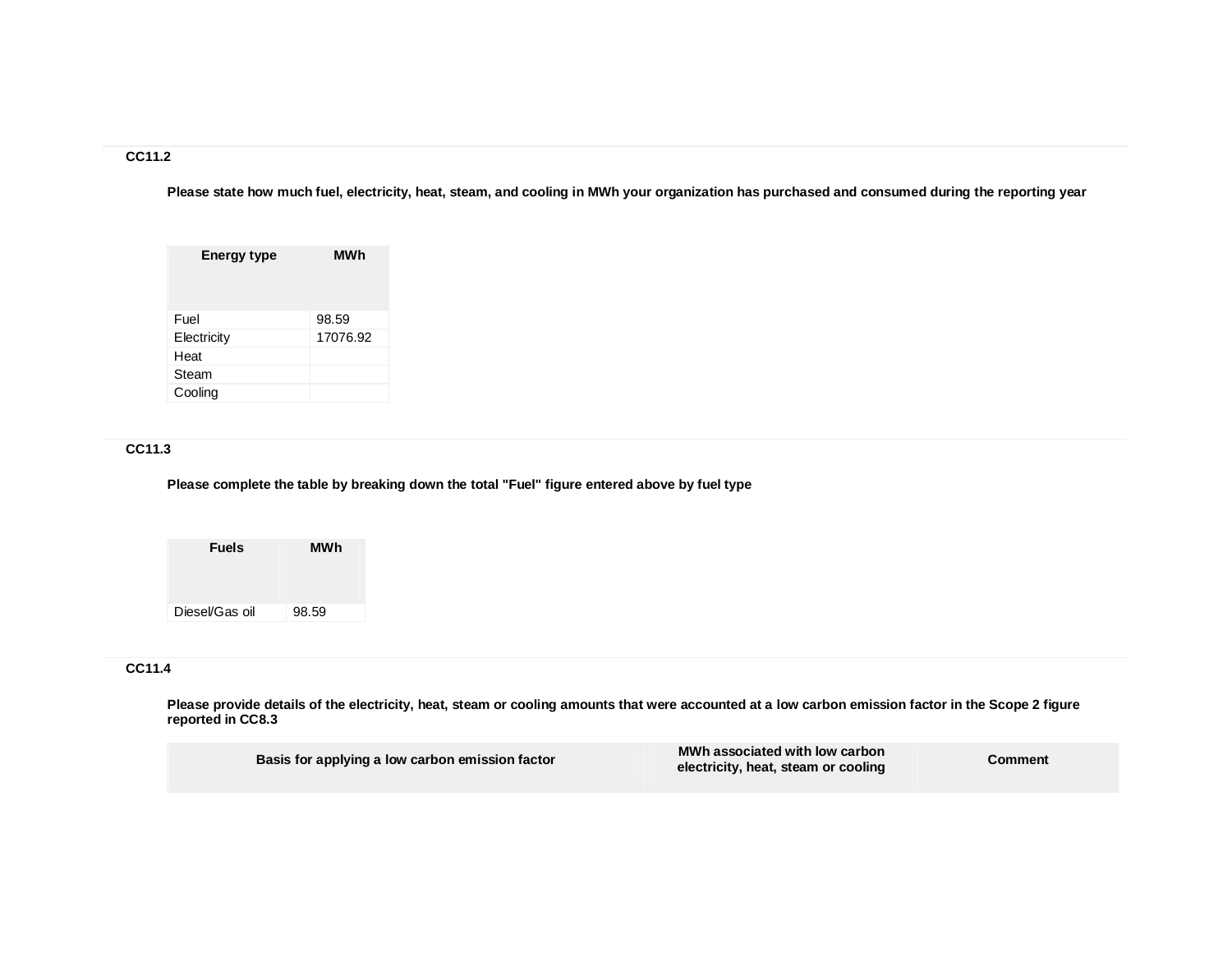| Basis for applying a low carbon emission factor                                                                              | MWh associated with low carbon<br>electricity, heat, steam or cooling | Comment                                       |
|------------------------------------------------------------------------------------------------------------------------------|-----------------------------------------------------------------------|-----------------------------------------------|
| No purchases or generation of low carbon electricity, heat, steam or cooling<br>accounted with a low carbon emissions factor |                                                                       | There are no purchases of<br>renewable energy |

## **Further Information**

## **Page: CC12. Emissions Performance**

## **CC12.1**

**How do your gross global emissions (Scope 1 and 2 combined) for the reporting year compare to the previous year?**

This is our first year of estimation

#### **CC12.1a**

**Please identify the reasons for any change in your gross global emissions (Scope 1 and 2 combined) and for each of them specify how your emissions compare to the previous year**

| Reason | Emissions value (percentage) | Direction of change | Comment |
|--------|------------------------------|---------------------|---------|
|        |                              |                     |         |

## **CC12.2**

**Please describe your gross global combined Scope 1 and 2 emissions for the reporting year in metric tonnes CO2e per unit currency total revenue**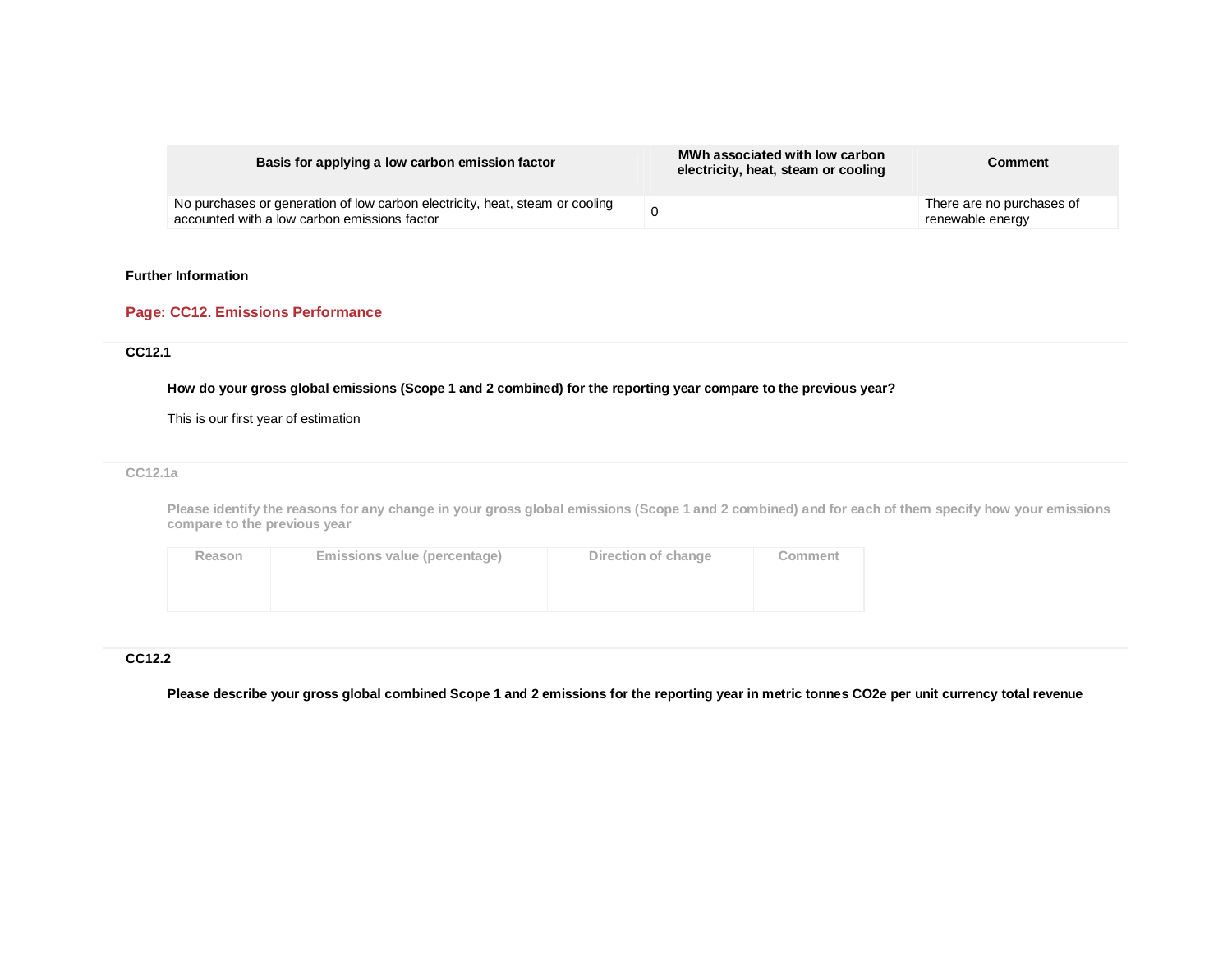| Intensity figure | <b>Metric numerator</b>        | Metric denominator | % change from<br>previous year | Direction of change<br>from previous year | Reason for change                       |
|------------------|--------------------------------|--------------------|--------------------------------|-------------------------------------------|-----------------------------------------|
|                  |                                |                    |                                |                                           |                                         |
| 0.00000014       | metric tonnes CO <sub>2e</sub> | unit total revenue |                                | N/A                                       | This is our first year of<br>estimation |

# **CC12.3**

**Please describe your gross global combined Scope 1 and 2 emissions for the reporting year in metric tonnes CO2e per full time equivalent (FTE) employee**

| Intensity figure | <b>Metric numerator</b> |              | % change from<br>previous year | Direction of change<br>from previous year | Reason for change                       |
|------------------|-------------------------|--------------|--------------------------------|-------------------------------------------|-----------------------------------------|
|                  |                         |              |                                |                                           |                                         |
| 2.33             | metric tonnes CO2e      | FTE employee |                                | N/A                                       | This is our first year of<br>estimation |

# **CC12.4**

**Please provide an additional intensity (normalized) metric that is appropriate to your business operations**

| Intensity figure | <b>Metric numerator</b> | <b>Metric denominator</b> | % change from<br>previous year | Direction of change<br>from previous year | Reason for change |
|------------------|-------------------------|---------------------------|--------------------------------|-------------------------------------------|-------------------|
|                  | metric tonnes CO2e      |                           |                                |                                           |                   |
|                  |                         |                           |                                |                                           |                   |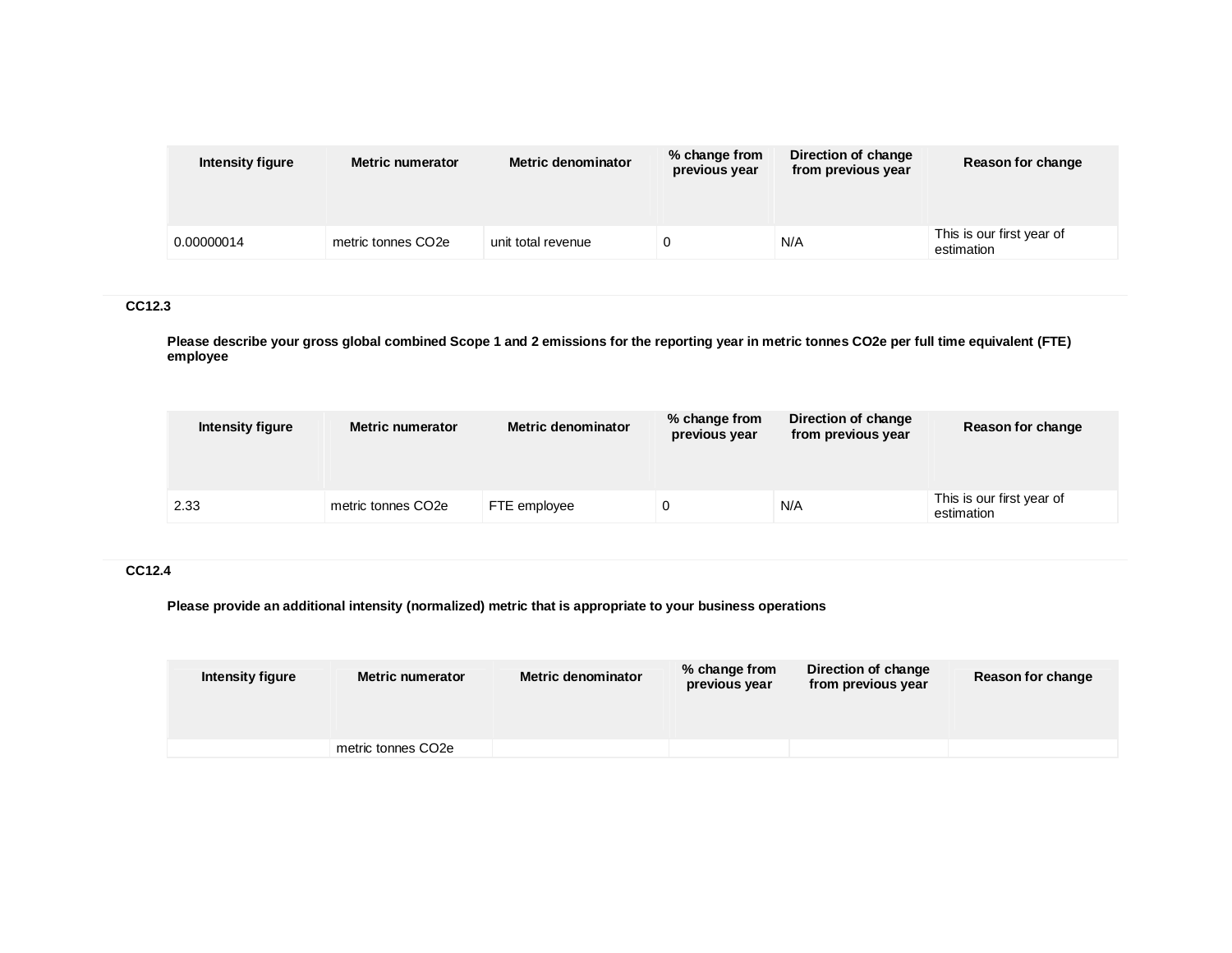## **Further Information**

# **Page: CC13. Emissions Trading**

## **CC13.1**

## **Do you participate in any emissions trading schemes?**

No, and we do not currently anticipate doing so in the next 2 years

## **CC13.1a**

**Please complete the following table for each of the emission trading schemes in which you participate**

| Scheme name | Period for which<br>data is supplied | Allowances allocated | Allowances purchased | Verified emissions in<br>metric tonnes CO2e | Details of ownership |
|-------------|--------------------------------------|----------------------|----------------------|---------------------------------------------|----------------------|
|             |                                      |                      |                      |                                             |                      |

## **CC13.1b**

**What is your strategy for complying with the schemes in which you participate or anticipate participating?**

## **CC13.2**

**Has your organization originated any project-based carbon credits or purchased any within the reporting period?**

## No

**CC13.2a**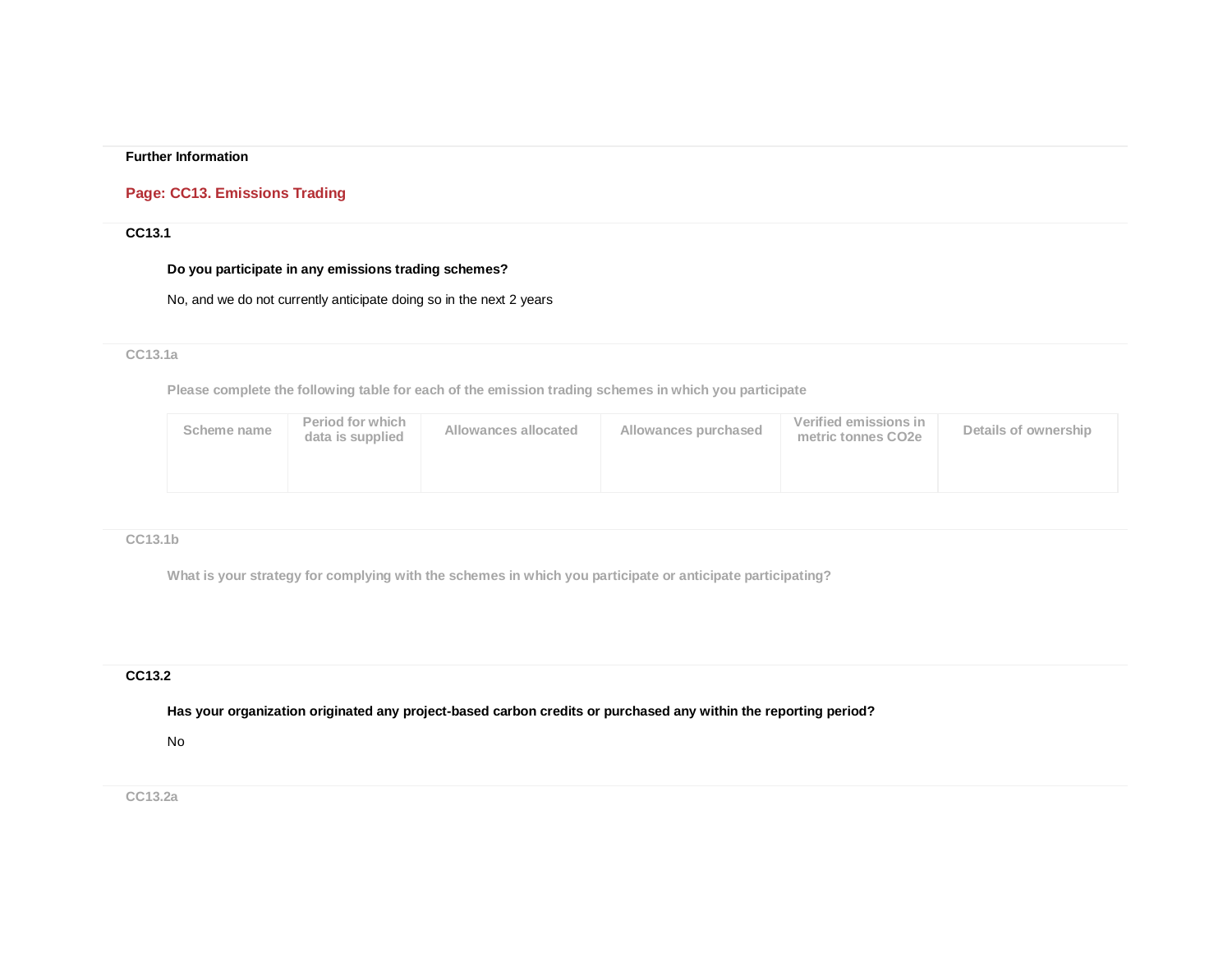**Please provide details on the project-based carbon credits originated or purchased by your organization in the reporting period**

| Credit<br>origination<br>or credit<br>purchase | Project<br>type | Project<br>identification | Verified to which<br>standard | Number of<br>credits (metric<br>tonnes of<br>CO <sub>2e</sub> ) | Number of credits<br>metric tonnes<br>CO <sub>2</sub> e): Risk adjusted<br>volume | <b>Credits</b><br>cancelled | Purpose, e.g.<br>compliance |  |
|------------------------------------------------|-----------------|---------------------------|-------------------------------|-----------------------------------------------------------------|-----------------------------------------------------------------------------------|-----------------------------|-----------------------------|--|
|------------------------------------------------|-----------------|---------------------------|-------------------------------|-----------------------------------------------------------------|-----------------------------------------------------------------------------------|-----------------------------|-----------------------------|--|

# **Further Information**

# **Page: CC14. Scope 3 Emissions**

# **CC14.1**

**Please account for your organization's Scope 3 emissions, disclosing and explaining any exclusions**

| Sources of Scope 3 emissions                                              | <b>Evaluation status</b>        | metric<br>tonnes<br>CO <sub>2e</sub> | <b>Emissions</b><br>calculation<br>methodology | Percentage of<br>emissions<br>calculated<br>using primary<br>data | <b>Explanation</b>                                                                        |
|---------------------------------------------------------------------------|---------------------------------|--------------------------------------|------------------------------------------------|-------------------------------------------------------------------|-------------------------------------------------------------------------------------------|
| Purchased goods and services                                              | Relevant, not yet<br>calculated |                                      |                                                |                                                                   | We are yet to conduct comprehensive Carbon<br>Footrptint to assess our scope 3 emissions. |
| Capital goods                                                             | Relevant, not yet<br>calculated |                                      |                                                |                                                                   | We are yet to conduct comprehensive Carbon<br>Footrptint to assess our scope 3 emissions  |
| Fuel-and-energy-related<br>activities (not included in Scope<br>1 or $2)$ | Not evaluated                   |                                      |                                                |                                                                   | We are yet to conduct comprehensive Carbon<br>Footrptint to assess our scope 3 emissions  |
| Upstream transportation and<br>distribution                               | Not evaluated                   |                                      |                                                |                                                                   | We are yet to conduct comprehensive Carbon<br>Footrptint to assess our scope 3 emissions  |
| Waste generated in operations                                             | Not evaluated                   |                                      |                                                |                                                                   | We are yet to conduct comprehensive Carbon<br>Footrptint to assess our scope 3 emissions  |
| <b>Business travel</b>                                                    | Relevant, not yet               |                                      |                                                |                                                                   | We are yet to conduct comprehensive Carbon                                                |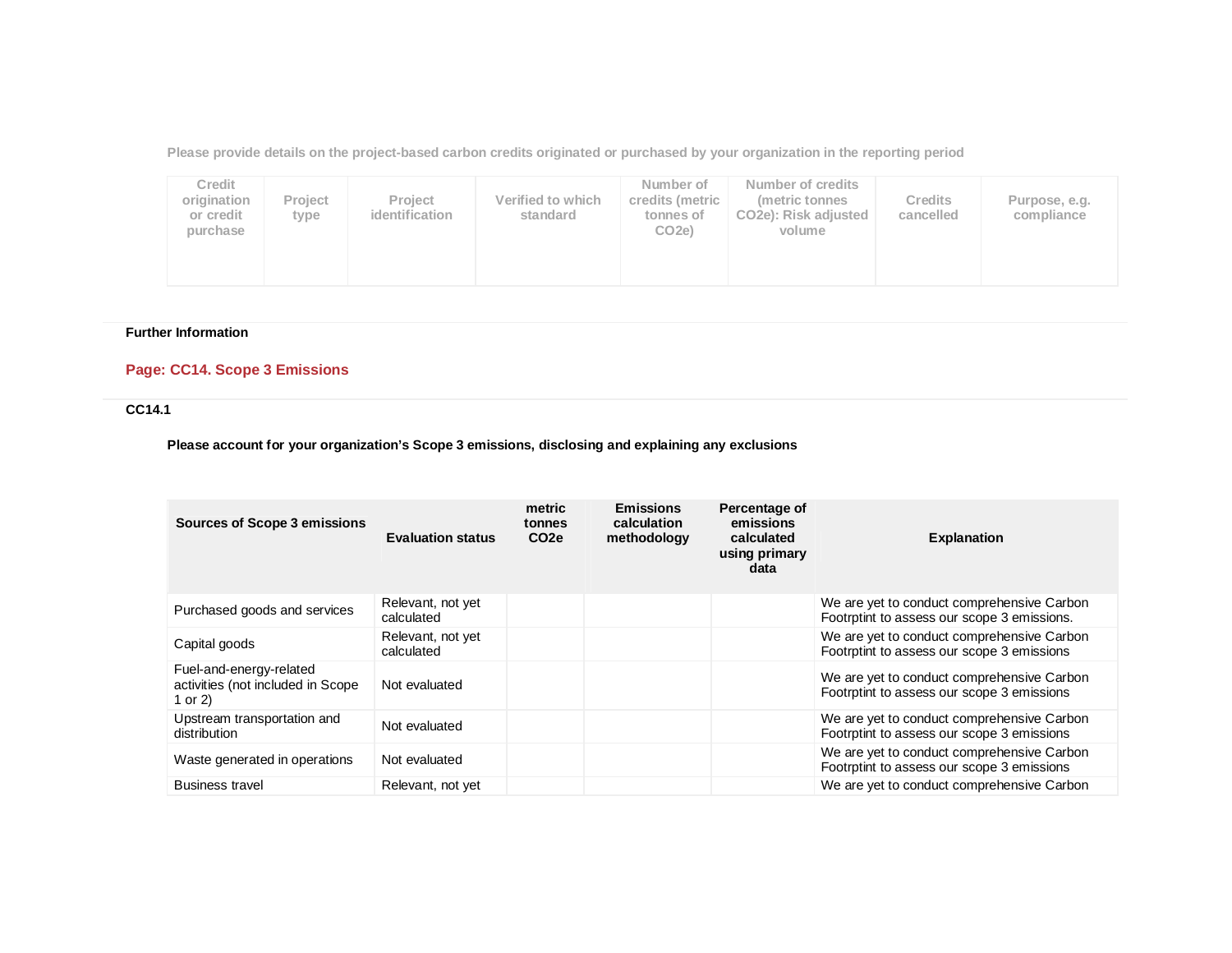| <b>Sources of Scope 3 emissions</b>           |                                          | metric<br>tonnes | <b>Emissions</b><br>calculation | Percentage of<br>emissions  |                                                                                                                 |
|-----------------------------------------------|------------------------------------------|------------------|---------------------------------|-----------------------------|-----------------------------------------------------------------------------------------------------------------|
|                                               | <b>Evaluation status</b>                 | CO <sub>2e</sub> | methodology                     | calculated<br>using primary | <b>Explanation</b>                                                                                              |
|                                               |                                          |                  |                                 | data                        |                                                                                                                 |
|                                               | calculated                               |                  |                                 |                             | Footrptint to assess our scope 3 emissions                                                                      |
| Employee commuting                            | Relevant, not yet<br>calculated          |                  |                                 |                             | We are yet to conduct comprehensive Carbon<br>Footrptint to assess our scope 3 emissions                        |
| Upstream leased assets                        | Not evaluated                            |                  |                                 |                             | We are yet to conduct comprehensive Carbon<br>Footrptint to assess our scope 3 emissions                        |
| Downstream transportation and<br>distribution | Not evaluated                            |                  |                                 |                             | We are yet to conduct comprehensive Carbon<br>Footrptint to assess our scope 3 emissions                        |
| Processing of sold products                   | Not relevant,<br>explanation<br>provided |                  |                                 |                             | We are in banking service industry which does<br>not have significant processing of sold products               |
| Use of sold products                          | Not evaluated                            |                  |                                 |                             | We are yet to conduct comprehensive Carbon<br>Footrptint to assess our scope 3 emissions                        |
| End of life treatment of sold<br>products     | Not relevant,<br>explanation<br>provided |                  |                                 |                             | We are in banking service industry which does<br>not have significant end of life treatment of sold<br>products |
| Downstream leased assets                      | Not evaluated                            |                  |                                 |                             | We are yet to conduct comprehensive Carbon<br>Footrptint to assess our scope 3 emissions                        |
| Franchises                                    | Not relevant,<br>explanation<br>provided |                  |                                 |                             | There are no francihse operations for the Bank                                                                  |
| Investments                                   | Not evaluated                            |                  |                                 |                             | We are yet to conduct comprehensive Carbon<br>Footrptint to assess our scope 3 emissions                        |
| Other (upstream)                              | Not relevant.<br>explanation<br>provided |                  |                                 |                             | We are yet to conduct comprehensive Carbon<br>Footrptint to assess our scope 3 emissions                        |
| Other (downstream)                            | Not relevant.<br>explanation<br>provided |                  |                                 |                             | We are yet to conduct comprehensive Carbon<br>Footrptint to assess our scope 3 emissions                        |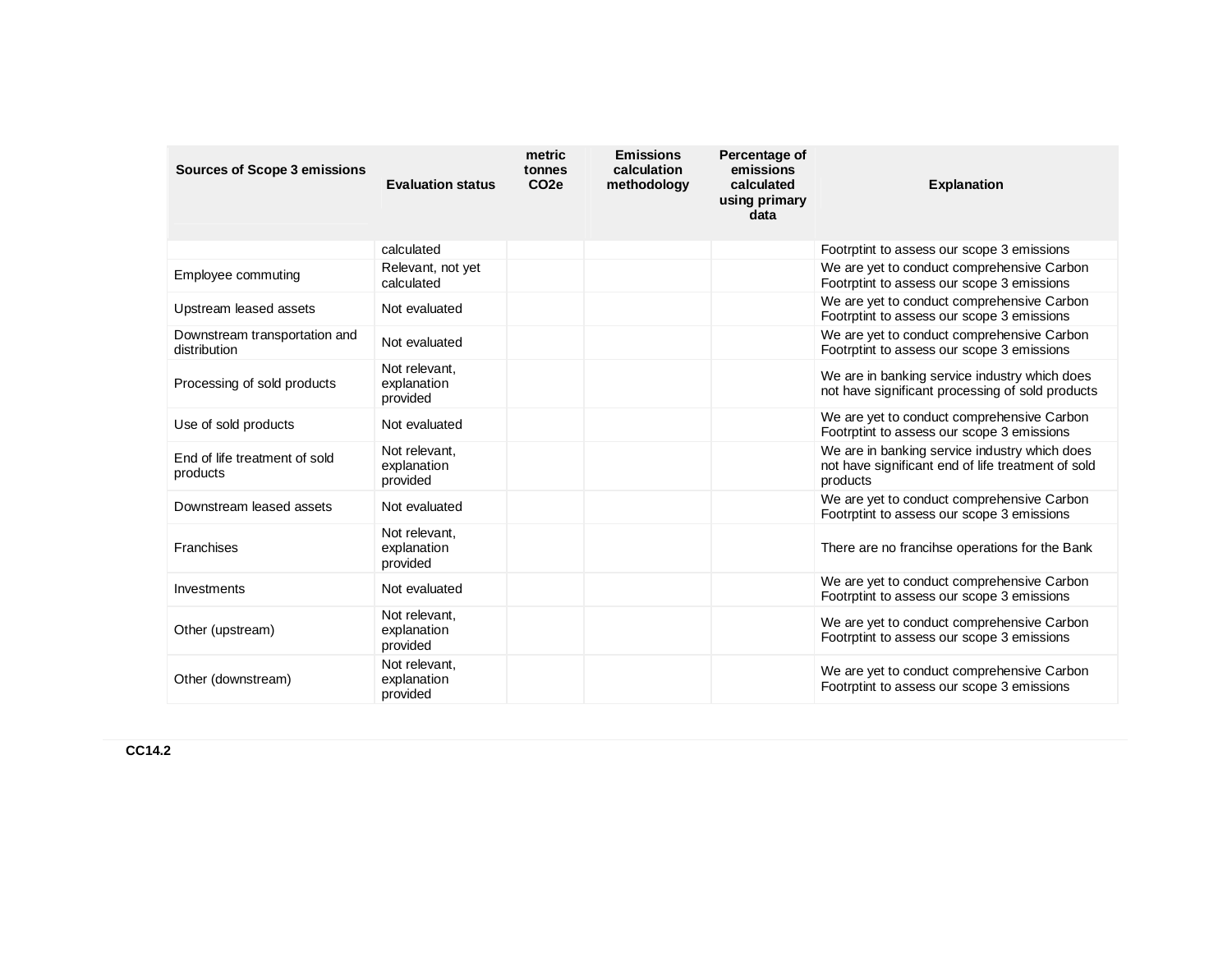## **Please indicate the verification/assurance status that applies to your reported Scope 3 emissions**

## No emissions data provided

## **CC14.2a**

**Please provide further details of the verification/assurance undertaken, and attach the relevant statements**

|--|

## **CC14.3**

**Are you able to compare your Scope 3 emissions for the reporting year with those for the previous year for any sources?**

No, we don't have any emissions data

### **CC14.3a**

**Please identify the reasons for any change in your Scope 3 emissions and for each of them specify how your emissions compare to the previous year**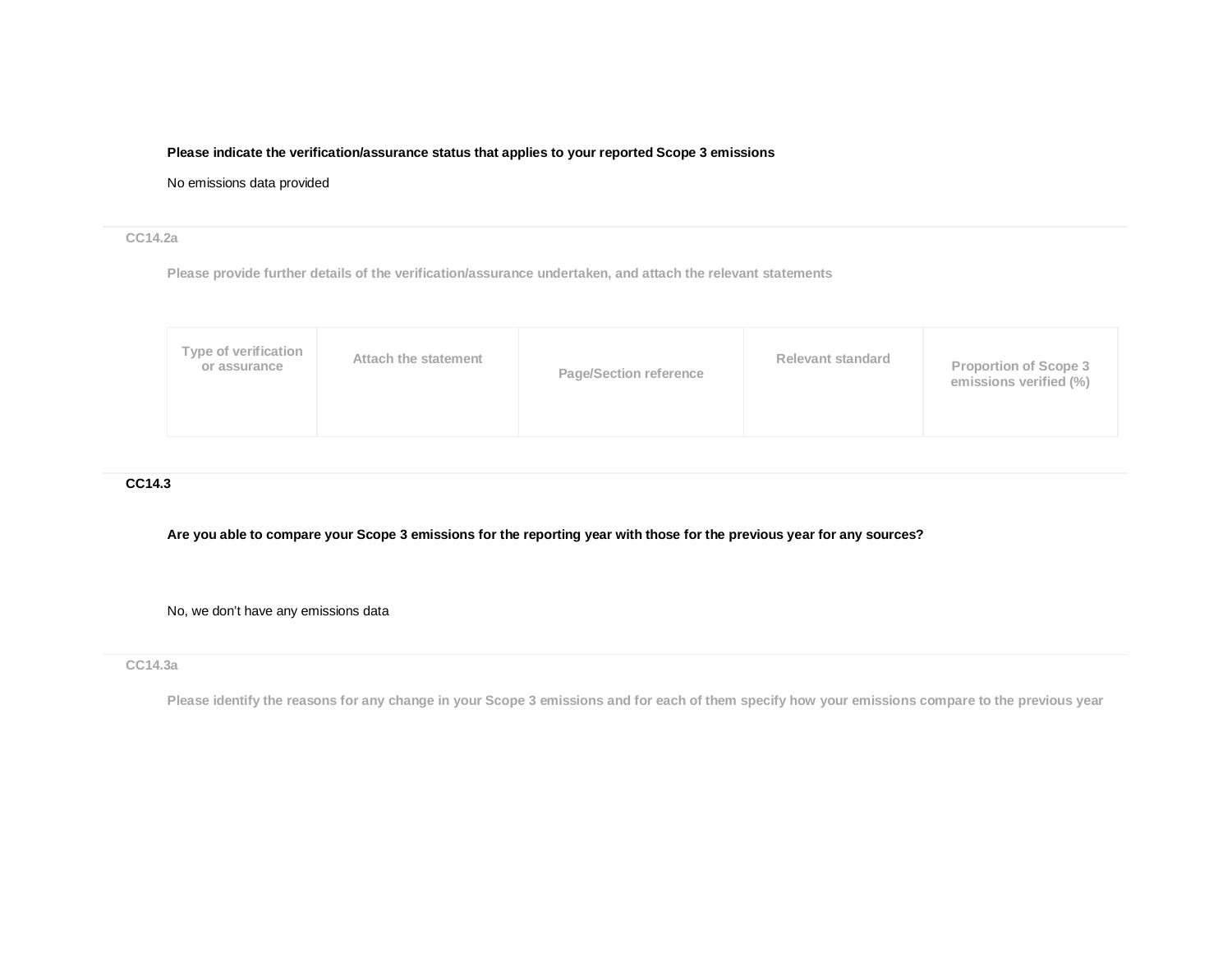| Sources of Scope 3<br>emissions | Reason for change | <b>Emissions value</b><br>(percentage) | Direction of change | Comment |
|---------------------------------|-------------------|----------------------------------------|---------------------|---------|
|                                 |                   |                                        |                     |         |

## **CC14.4**

# **Do you engage with any of the elements of your value chain on GHG emissions and climate change strategies? (Tick all that apply)**

No, we do not engage

**CC14.4a**

**Please give details of methods of engagement, your strategy for prioritizing engagements and measures of success**

# **CC14.4b**

**To give a sense of scale of this engagement, please give the number of suppliers with whom you are engaging and the proportion of your total spend that they represent**

| Number of suppliers | % of total spend | Comment |
|---------------------|------------------|---------|
|                     |                  |         |

### **CC14.4c**

**If you have data on your suppliers' GHG emissions and climate change strategies, please explain how you make use of that data**